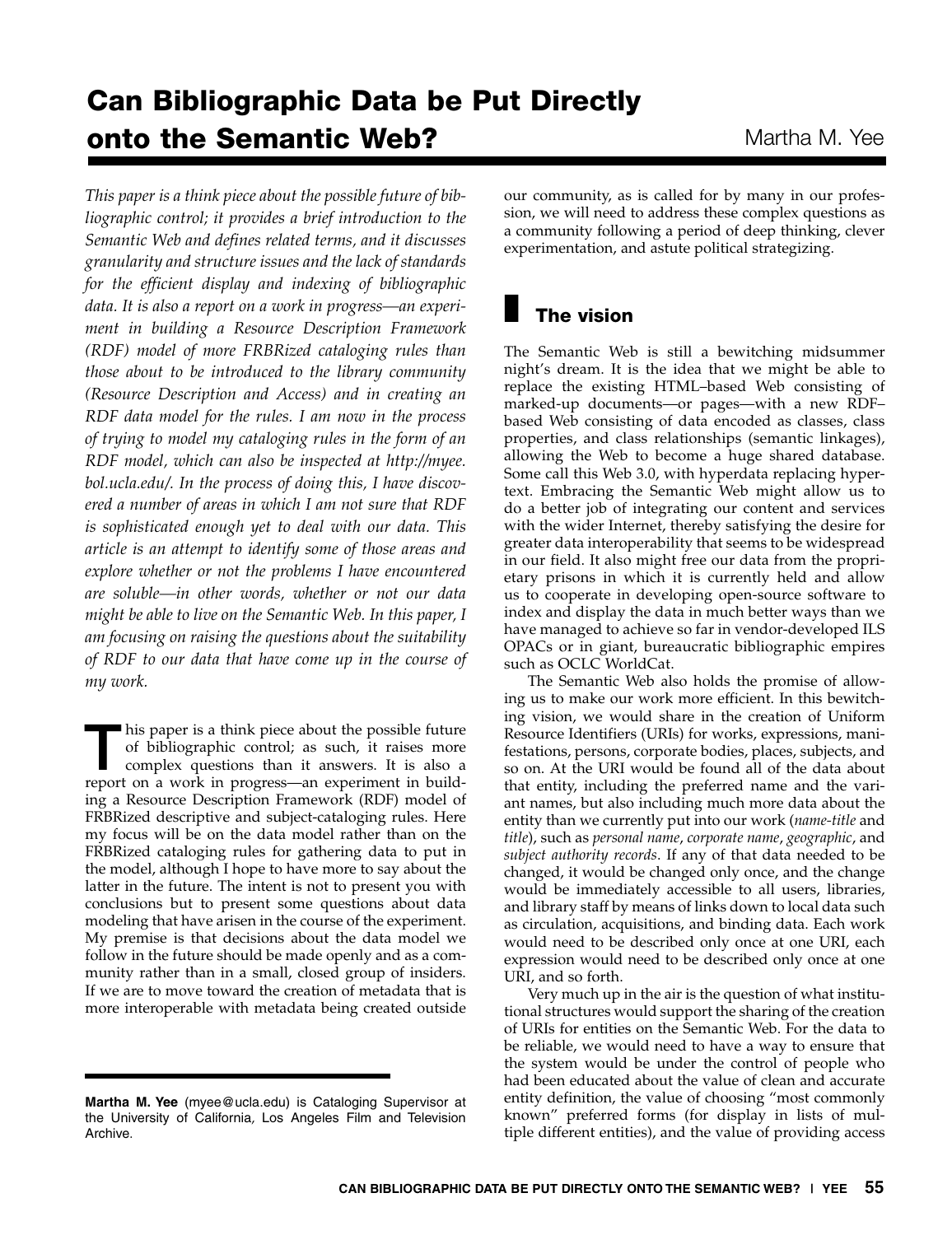under all variant forms likely to be sought. At the same time, we would need a mechanism to ensure that any interested members of the public could contribute to the effort of gathering variants or correcting entity definitions when we have had inadequate information. For example, it would be very valuable to have the input of a textual or descriptive bibliographer applied to difficult questions concerning particular editions, issues, and states of a significant literary work. It would also be very valuable to be able to solicit input from a subject expert in determining the bounds of a concept entity (subject heading) or class entity (classification).

## The experiment (my project)

To explore these bewitching ideas, I have been conducting an experiment. As part of my experiment, I designed a set of cataloging rules that are more FRBRized than is RDA in the sense that they more clearly differentiate between data applying to expression and data applying to manifestation. Note that there is an underlying assumption in both FRBR (which defines expression quite differently from manifestation) and on my part, namely that catalogers always know whether a given piece of data applies at either the expression or the manifestation level. That assumption is open to questioning in the process of the experiment as well. My rules also call for creating a more hierarchical and degressive relationship between the FRBR entities *work*, *expression*, *manifestation*, and *item*, such that data pertaining to the work does not need to be repeated for every expression, data pertaining to the expression does not need to be repeated for every manifestation, and so forth. *Degressive* is an old term used by bibliographers for bibliographies that provide great detail about first editions and less detail for editions after the first. I have adapted this term to characterize my rules, according to which the cataloger begins by describing the work; any details that pertain to all expressions and manifestations of the work are not repeated in the expression and manifestation descriptions. This paper would be entirely too long if I spent any more time describing the rules I am developing, which can be inspected at http://myee.bol.ucla .edu. Here, I would like to focus on the data-modeling process and the questions about the suitability of RDF and the Semantic Web for encoding our data. (By the way, I don't seriously expect anyone to adopt my rules! They are radically different than the rules currently being applied and would represent a revolution in cataloging practice that we may not be up to undertaking in the current economic climate. Their value lies in their thought-experiment aspect and their ability to clarify what entities we can model and what entities we may

not be able to model.)

I am now in the process of trying to model my cataloging rules in the form of an RDF model ("RDF" as used in this paper should be considered from now on to encompass RDF Schema [RDFS], Web Ontology Language [OWL], and Simple Knowledge Organization System [SKOS] unless otherwise stated); this model can also be inspected at http://myee.bol .ucla.edu. In the process of doing this, I have discovered a number of areas in which I am not sure that RDF is yet sophisticated enough to deal with our data. This article is an attempt to outline some of those areas and explore whether the problems I have encountered are soluble, in other words, whether or not our data might be able to live on the Semantic Web eventually. I have already heard from RDF experts Bruce D'Arcus (Miami University) and Rob Styles (developer of Talis, as Semantic Web technology company), whom I cite later, but through this article I hope to reach a larger community.

My research questions can be found later, but first some definitions.

## Definition of terms

The *Semantic Web* is a way to represent knowledge; it is a knowledge-representation language that provides ways of expressing meaning that are amenable to computation; it is also a means of constructing knowledgedomain maps consisting of class and property axioms with a formal semantics

*RDF* is a family of specifications for methods of modeling information that underpins the Semantic Web through a variety of syntax formats; an RDF metadata model is based on making statements about resources in the form of triples that consist of

- 1. the *subject* of the triple (e.g., "New York");
- 2. the *predicate* of the triple that links the subject and the object (e.g., "has the postal abbreviation"); and
- 3. the *object* of the triple (e.g., "NY").

*XML* is commonly used to express RDF, but it is not a necessity; it can also be expressed in Notation 3 or N3, for example.<sup>1</sup>

*RDFS* is an extensible knowledge-representation language that provides basic elements for the description of ontologies, also known as *RDF vocabularies*. Using RDFS, statements are made about resources in the form of

- 1. a *class* (or *entity*) as subject of the RDF triple (e.g., "New York");
- 2. a *relationship* (or *semantic linkage*) as predicate of the RDF triple that links the subject and the object (e.g.,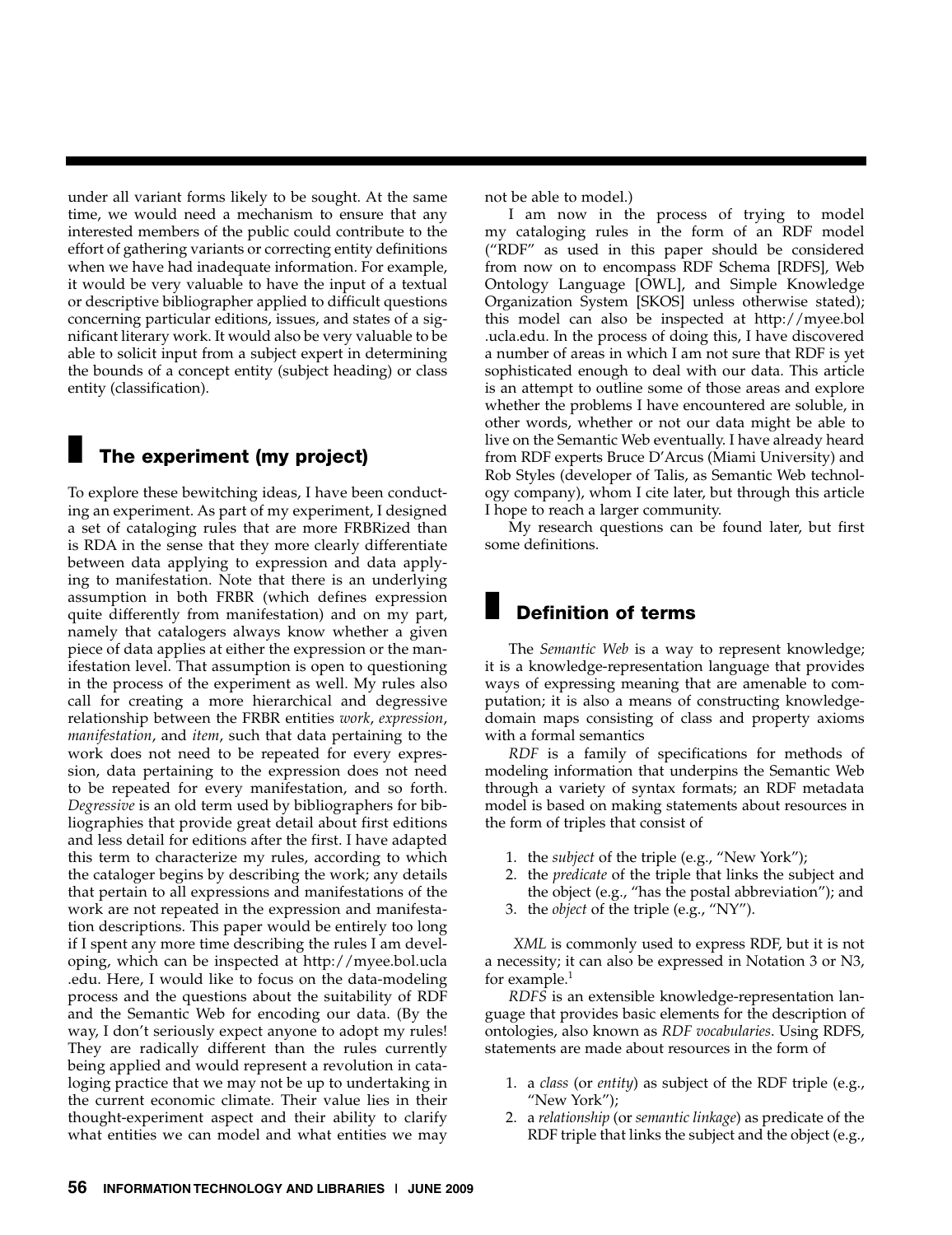"has the postal abbreviation"); and

3. a *property* (or *attribute*) as object of the RDF triple (e.g., "NY").

*OWL* is a family of knowledge representation languages for authoring ontologies compatible with RDF.

*SKOS* is a family of formal languages built upon RDF and designed for representation of thesauri, classification schemes, taxonomies, or subject-heading systems.

**Research questions** 

Actually, the full-blown Semantic Web may not be exactly what we need. Remember that the fundamental definition of the Semantic Web is "a way to represent knowledge." The Semantic Web is a direct descendant of the attempt to create artificial intelligence, that is, of the attempt to encode enough knowledge of the real world to allow a computer to reason about reality in a way indistinguishable from the way a human being reasons. One of the research questions should probably be whether or not the technology developed to support the Semantic Web can be used to represent information rather than knowledge. Fortunately, we do not need to represent all of human knowledge—we simply need to describe and index resources to facilitate their retrieval. We need to encode facts about the resources and what the resources discuss (what they are "about"), not facts about "reality." Based on our past experience, doing even this is not as simple as people think it is. The question is whether we could do what we need to do within the context of the Semantic Web. Sometimes things that sound simple do not turn out to be so simple in the doing.

My research questions are as follows:

- 1. Is it possible for catalogers to tell in all cases whether a piece of data pertains to the FRBR expression or the FRBR manifestation?
- 2. Is it possible to fit our data into RDF? Given that RDF was designed to encode knowledge rather than information, perhaps it is the wrong technology to use for our purposes?
- 3. If it is possible to fit our data into RDF, is it possible to use that data to design indexes and displays that meet the objectives of the catalog (i.e., providing an efficient instrument to allow a user to find a particular work of which the author and title are known, a particular expression of a work, all of the works of an author, all of the works in a given genre or form, or all of the works on a particular subject)?

As stated previously, I am not yet ready to answer

these questions. I hope to find answers in the course of developing the rules and the model. In this paper, I am focusing on raising the questions about the suitability of RDF to our data that have come up in the course of my work.

#### Other relevant projects

Other relevant projects include the following:

- 1. *FRBR,* Functional Requirements for Authority Data (FRAD), Funtional Requirements for Subject Authority Records (FRSAR), and FRBR-objectoriented (FRBRoo). All are attempts to create conceptual models of bibliographic entities using an entity-relationship model that is very similar to the class-property model used by RDF.2
- 2. *Various initiatives at the Library of Congress (LC)*, such as LC Subject Headings (LCSH) in SKOS,<sup>3</sup> the LC Name Authority File in SKOS,<sup>4</sup> the LCCN Permalink project to create persistent URIs for bibliographic records,<sup>5</sup> and initiatives to provide SKOS representations for vocabularies and data elements used in MARC, PREMIS, and METS. These all represent attempts to convert our existing bibliographic data into URIs that stand for the bibliographic entities represented by bibliographic records and authority records; the URIs would then be available for experiments in putting our data directly onto the Semantic Web.
- 3. *The DC-RDA Task Group project to put RDA data*  elements into RDF.<sup>6</sup> As noted previously and discussed further later, RDA is less FRBRized than my cataloging rules, but otherwise this project is very similar to mine.
- 4. *Dublin Core's (DC's) work on an RDF schema*. 7 Dublin Core is very focused on manifestation and does not deal with expressions and works, so it is less similar to my project than is the DC-RDA Task Groups's project (see further discussion later).

# Why my project?

One might legitimately ask why there is a need for a different model than the ones already provided by FRBR, FRAD, FRSAR, FRBRoo, RDA, and DC. The FRBR and RDA models are still tied to the model that is implicit in our current bibliographic data in which expression and manifestation are undifferentiated. This is because publishers publish and libraries acquire and shelve manifestations. In our current bibliographic practice, a new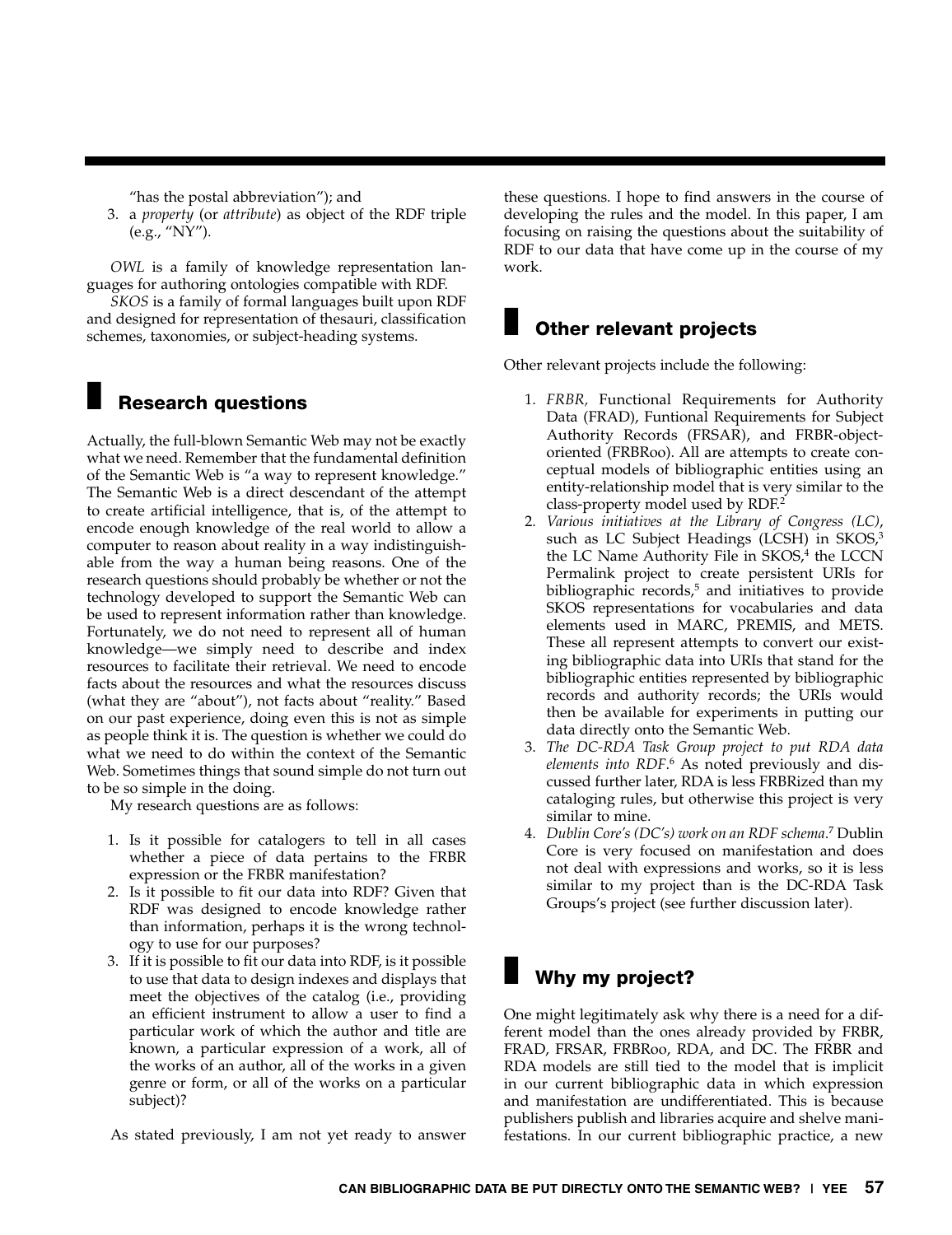bibliographic record is made for either a new manifestation or a new expression. Thus, in effect, there is no way for a computer to tell one from the other in our current data. Despite the fact that FRBR has good definitions of expression (change in content) and manifestation (mere change in carrier), it perpetuates the existing implicit model in its mapping of attributes to entities. For example, FRBR maps the following to manifestation: edition statements ("2nd rev. ed."); statements of responsibility that identify translators, editors, and illustrators; physical description statements that identify illustrated editions; and extent statements that differentiate expressions (the 102-minute version vs. the 89-minute version); etc. Thus the FRBR definition of expression recognizes that a 2nd revised edition is a new expression, but FRBR maps the edition statement to manifestation. In my model, I have tried to differentiate more cleanly data applying to expressions from data applying to manifestations. $\frac{8}{3}$ 

FRBR and RDA tend to assume that our current bibliographic data elements map to one and only one group 1 entity or class. There are exceptions, such as title, which FRBR and RDA define at work, expression, and manifestation levels. However, there is a lack of recognition that, to create an accurate model of the bibliographic universe, more data elements need to be applied at the work and expression level in addition to (or even instead of) the manifestation level. In the appendix I have tried to contrast the FRBR, FRAD, and RDA models with mine. In my model, many more data elements (properties and attributes) are linked to the work and expression level. After all, if the expression entity is defined as any change in work content, the work entity needs to be associated with all content elements that might change, such as the original extent of the work, the original statement of responsibility, whether illustrations were originally present, whether color was originally present in a visual work, whether sound was originally present in an audiovisual work, the original aspect ratio of a moving image work, and so on.

FRBR also tends to assume that our current data elements map to one and only one entity. In working on my model, I have come to the conclusion that this is not necessarily true. In some cases, a data element pertaining to a manifestation also pertains to the expression and the work. In other cases, the same data element is specific to that manifestation, and, in other cases, the same data element is specific to its expression. This is true of most of the elements of the bibliographic description.

FRAD, in attempting to deal with the fact that our current cataloging rules allow a single person to have several bibliographic identities (or pseudonyms), treats *person*, *name*, and *controlled access point* as three separate entities or classes. I have tried to keep my model simpler and more elegant by treating only *person* as an entity, with *preferred name* and *variant name* as attributes or properties of that entity.

FRBRoo is focused on the creation process for works, with special attention to the creation of unique works of art and other one-off items found in museums. Thus FRBRoo tends to neglect the collocation of the various expressions that develop in the history of a work that is reproduced and published, such as translations, abridged editions, editions with commentary, etc.

DC has concentrated exclusively on the description of manifestations and has neglected expression and work altogether.

One of the tenets of Semantic Web development is that, once an entity is defined by a community, other communities can reuse that entity without defining it themselves. The very different definitions of the work and expression entities in the different communities described above raise some serious questions about the viability of this tenet.

# **Assumptions**

It should be noted that this entire experiment is based on two assumptions about the future of human intervention for information organization. These two assumptions are based on the even bigger assumption that, even though the Internet seems to be an economy based on free intellectual labor, and, even though human intervention for information organization is expensive (and therefore at more risk than ever), human intervention for information organization is worth the expense.

- <sup>n</sup> *Assumption 1*: What we need is not artificial intelligence, but a better human–machine partnership such that humans can do all of the intellectual labor and machines can do all of the repetitive clerical labor. Currently, catalogers spend too much time on the latter because of the poor design of current systems for inputting data. The universal employment provided by paying humans to do the intellectual labor of building the Semantic Web might be just the stimulus our economy needs.
- <sup>n</sup> *Assumption 2*: Those who need structured and granular data—and the precise retrieval that results from it—to carry out research and scholarship may constitute an elite minority rather than most of the people of the world (sadly), but that talented and intelligent minority is an important one for the cultural and technological advancement of humanity. It is even possible that, if we did a better job of providing access to such data, we might enable the enlargement of that minority.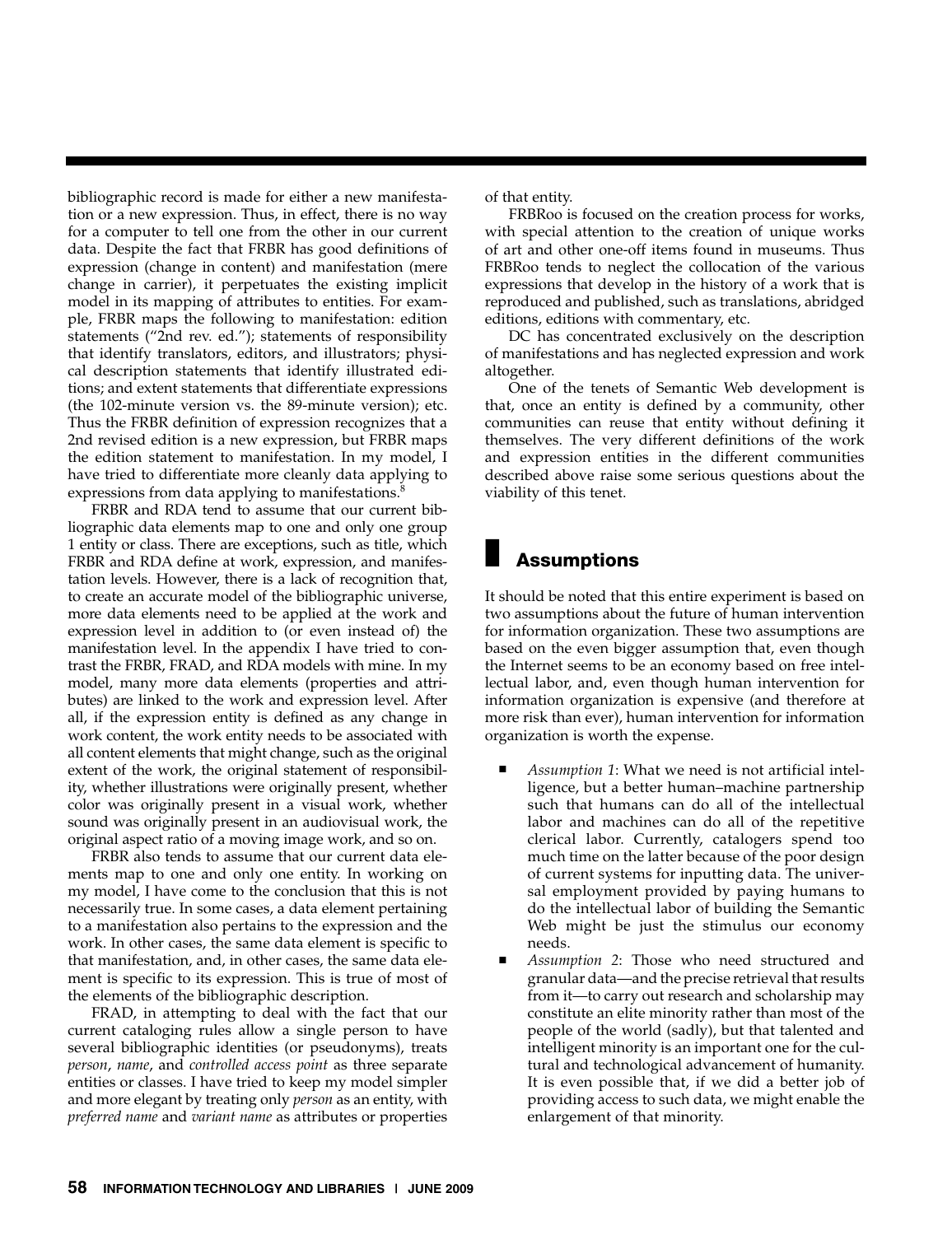# **Granularity and structure issues**

As soon as one starts to create a data model, one encounters granularity or cataloger-data parsing issues. These issues have actually been with us all along as we developed the data model implicit in AACR2R and MARC 21. Those familiar with RDA, FRBR, and FRAD development will recognize that much of that development is directed at increasing structure and granularity in catalogerproduced data to prepare for moving it onto the Semantic Web. However, there are clear trade-offs in an increase in structure and granularity. More structure and more granularity make possible more powerful indexing and more sophisticated display, but more structure and more granularity are more complex and expensive to apply and less likely to be implemented in a standard fashion across all communities; that is, it is less likely that interoperable data would be produced. Any switching or mapping that was employed to create interoperable data would produce the lowest common denominator (the simplest and least granular data), and once rendered interoperable, it would not be possible for that data to swim back upstream to regain its lost granularity. Data with less structure and less granularity could be easier and cheaper to apply and might have the potential to be adopted in a more standard fashion across all communities, but that data would limit the degree to which powerful indexing and sophisticated display would be possible.

Take the example of a personal name: Currently, we demarcate surname from forename by putting the surname first, followed by a comma and then the forename. Even that amount of granularity can sometimes pose a problem for a cataloger who does not necessarily know which part of the name is surname and which part is forename in a culture unfamiliar to the cataloger. In other words, the more granularity you desire in your data, the more often the people collecting the data are going to encounter ambiguous situations. Another example: Currently, we do not collect information about gender self-identification; if we were to increase the granularity of our data to gather that information, we would surely encounter situations in which the cataloger would not necessarily know if a given creator was self-defined as a female or a male or of some other gender identity.

Presently, if we are adding a birth and death date, whatever dates we use are all together in a *\$d* subfield without any separate coding to indicate which date is the birth date and which is the death date (although an occasional "b." or "d." will tell us this kind of information). We could certainly provide more granularity for dates, but that would make the MARC 21 format much more complex and difficult to learn. People who dislike the MARC 21 format already argue that it is too granular and

therefore requires too much of a learning curve before people can use it. For example, Tennant claims that "there are only two kinds of people who believe themselves able to read a MARC record without referring to a stack of manuals: a handful of our top catalogers and those on serious drugs."<sup>9</sup> How much of the granularity already in MARC 21 is used either in existing records or, even if present, is used in indexing and display software? Granularity costs money, and libraries and archives are already starving for resources. Granularity can only be provided by people, and people are expensive.

Granularity and structure also exist in tension with each other. More granularity can lead to less structure (or more complexity to retain structure along with granularity). In the pursuit of more granularity of data than we have now, RDA, attempting to support RDF–compliant XML encoding, has been atomizing data to make it useful to computers, but this will not necessarily make the data more useful to humans. To be useful to humans, it must be possible to group and arrange (sort) the data meaningfully, both for indexing and for display. The developers of SKOS refer to the "vast amounts of unstructured (i.e., human readable) information in the web,"10 yet labeling bits of data as to type and recording semantic relationships in a machine-actionable way do not necessarily provide the kind of structure necessary to make data readable by humans and therefore useful to the people the Web is ultimately supposed to serve. Consider the case of music instrumentation. If you have a piece of music for five guitars and one flute, and you simply code number and instrumentation without any way to link "five" with "guitars" and "one" with "flute," you will not be able to guarantee that a person looking for music for five flutes and one guitar will not be given this piece of music in their results (see figure  $1$ ).<sup>11</sup> The more granular the data, the less the cataloger can build order, sequencing, and linking into the data; the coding must be carefully designed to allow the desired order, sequencing, and linking for indexing and display to be possible, which might call for even more complex coding. It would be easy to lose information about order, sequencing, and linking inadvertently.

Actually, there are several different meanings for the term *structure*:

- 1. Structure is an *object of a record* (structure of document?); for example, Elings and Waibel refer to "data fields . . . also referred to as elements . . . which are organized into a record by a data structure."12
- 2. Structure is the *communications layer*, as opposed to the display layer or content designation.<sup>13</sup>
- 3. Structure is the *record, field, and subfield.*
- 4. Structure is the *linking of bits of data together in the*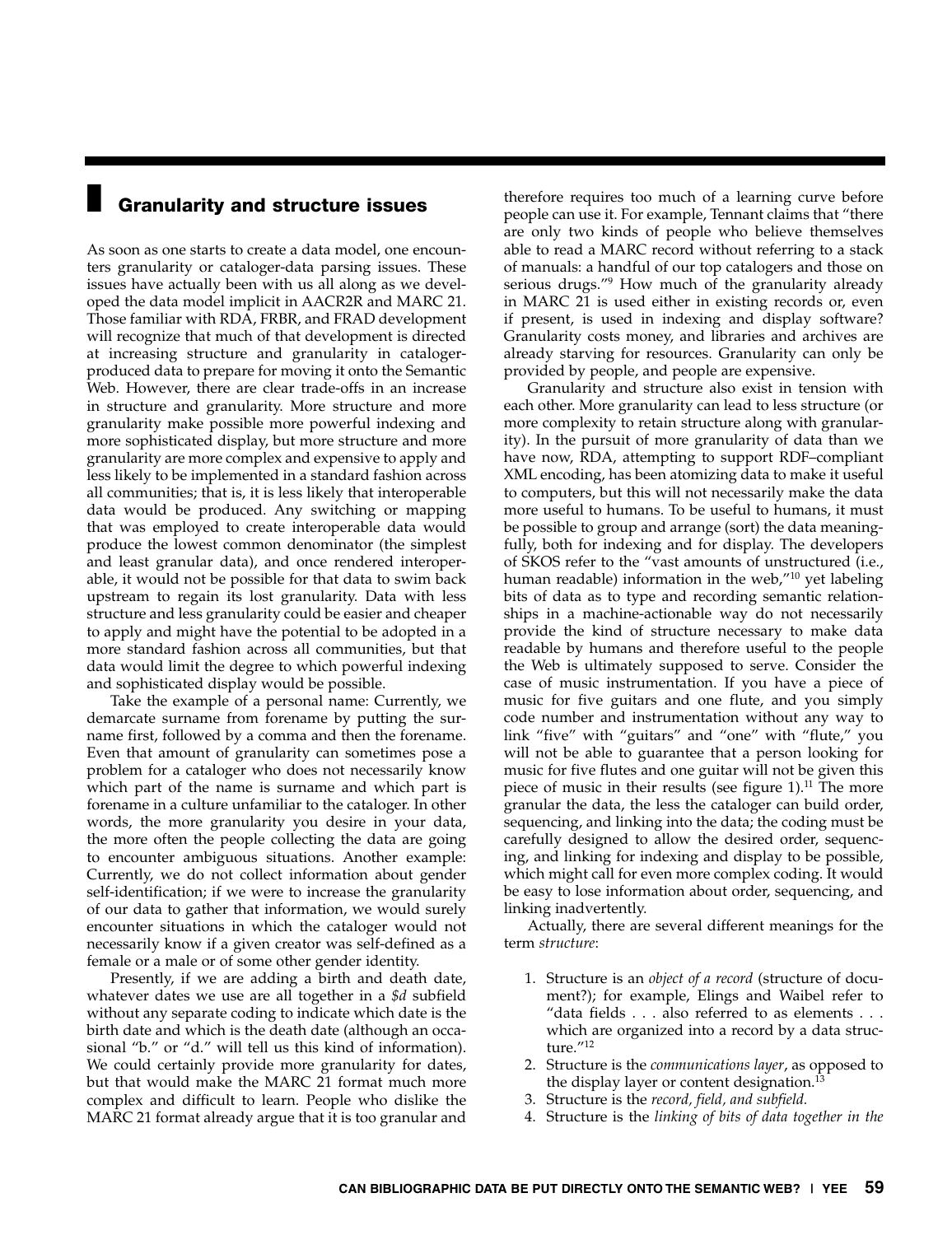*form of various types of relationships*.

- 5. Structure is the *display of data in a structured, ordered, and sequenced manner to facilitate human understanding.*
- 6. Data structure is a *way of storing data in a computer so that it can be used efficiently* (this is how computer programmers use the term).

I hasten to add that I am definitely in favor of adding more structure and granularity to our data when it is necessary to carry out the fundamental objectives of

our profession and of our catalogs. I argued earlier that FRBR and RDA are not granular enough when it comes to the distinction between data elements that apply to expression and those that apply to manifestation. If we could just agree on how to differentiate data applying to the manifestation from data applying to the expression instead of our current practice of identifying works with headings and lumping all manifestation and expression data together, we could increase the level of service we are able to provide to users a thousandfold. However, if we are not going to commit to differentiating between

<rdfs:Property rdf:about="http://myee.bol.ucla.edu/ycrschema/elements/1.0/expinstr"/> <rdfs:isDefinedBy rdf:resource="http://myee.bol.ucla.edu/ycrschema/elements/1.0/"/> <rdfs:label xml:lang="en">instrumentation of musical expression</rdfs:label> <rdfs:domain rdf:resource="http://myee.bol.ucla.edu/ycrschema#Expression"/> <rdfs:range rdf:resource="www.w3.org/TR/rdf-schema#Literal"/> <rdfs:subPropertyOf rdf:resource="http://myee.bol.ucla.edu/ycrschema#expdesc"/> <rdfs:Property rdf:about="http://myee.bol.ucla.edu/ycrschema/elements/1.0/expinstrnumber"/> <rdfs:isDefinedBy rdf:resource="http://myee.bol.ucla.edu/ycrschema/elements/1.0/"/> <rdfs:label xml:lang="en">original instrumentation of musical expression—number of a particular instrument</ rdfs:label> <rdfs:domain rdf:resource="http://myee.bol.ucla.edu/ycrschema#Expression"/> <rdfs:range rdf:resource="www.w3.org/TR/rdf-schema#Literal"/> <rdfs:subPropertyOf rdf:resource="http://myee.bol.ucla.edu/ycrschema#expinstr"/> <rdfs:Property rdf:about="http://myee.bol.ucla.edu/ycrschema/elements/1.0/expinstrtype"/> <rdfs:isDefinedBy rdf:resource="http://myee.bol.ucla.edu/ycrschema/elements/1.0/"/> <rdfs:label xml:lang="en">original instrumentation of musical expression—type of instrument</rdfs:label> <rdfs:domain rdf:resource="http://myee.bol.ucla.edu/ycrschema#Expression"/> <rdfs:range rdf:resource="www.w3.org/TR/rdf-schema#Literal"/> <rdfs:subPropertyOf rdf:resource="http://myee.bol.ucla.edu/ycrschema#expinstr"/>

**Figure 1a.** Extract from Yee RDF model that illustrates one technique for modeling musical instrumentation at the expression level (using a blank node to group repeated number and instrument type)

<ycr:expinstr> <ycr:expinstrnumber>5</ycr:expinstrnumber> <ycr:expinstrtype>guitars</ycr:expinstrtype> </ycr:expinstr> <ycr:expinstr> <ycr:expinstrnumber>1</ycr:expinstrnumber> <ycr:expinstrtype>flute</ycr:expinstrtype> </ycr:expinstr>

**Figure 1b.** Example of encoding of musical instrumentation at the expression level based on the above model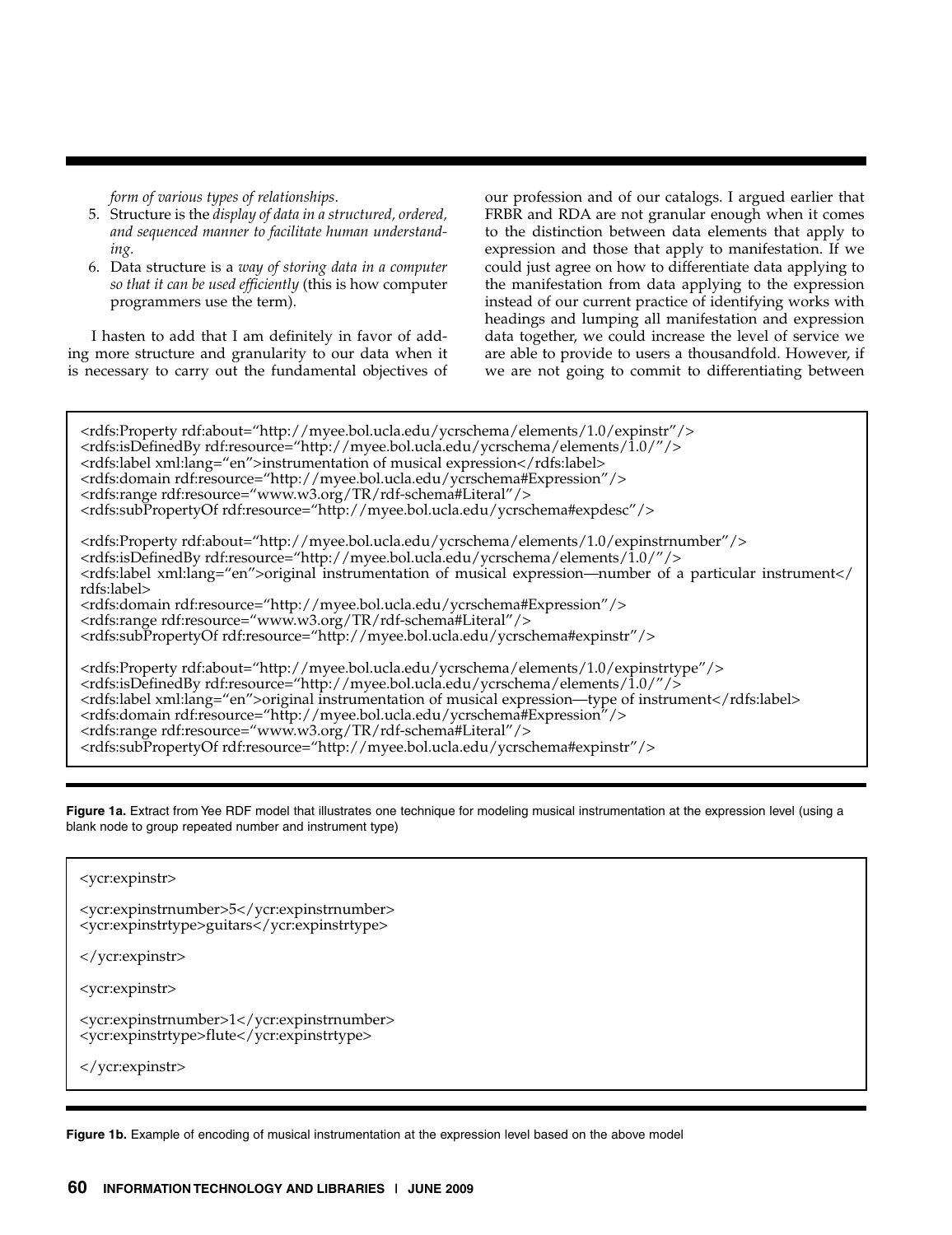expression and manifestation, it would be more intellectually honest for FRBR and RDA to take the less granular path of mapping all existing bibliographic data to manifestation and expression undifferentiated, that is, to use our current data model unchanged and state this openly. I am not in favor of adding granularity for granularity's sake or for the sake of vague conceptions of possible future use. Granularity is expensive and should be used only in support of clear and fundamental objectives.

## The goal: efficient displays and indexes

My main concern is that we model and then structure the data in a way that allows us to build the complex displays that are necessary to make catalogs appear simple to use. I am aware that the current orthodoxy is that recording data should be kept completely separate from indexing and display ("the applications layer"). Because I have spent my career in a field in which catalog records are indexed and displayed badly by systems people who don't seem to understand the data contained in them, I am a skeptic. It is definitely possible to model and structure data in such a way that desired displays and indexes are impossible to construct. I have seen it happen!

The LC Working Group report states that "it will be recognized that human users and their needs for display and discovery do not represent the only use of bibliographic metadata; instead, to an increasing degree, machine applications are their primary users."14 My fear is that the underlying assumption here is that users need to (and can) retrieve the single perfect record. This will never be true for bibliographic metadata. Users will always need to assemble all relevant records (of all kinds) as precisely as possible and then browse through them before making a decision about which resources to obtain. This is as true in the Semantic Web—where "records" can be conceived of as entity or class URIs—as it is in the world of MARC–encoded metadata.

Some of the problems that have arisen in the past in trying to index bibliographic metadata for humans are connected to the fact that existing systems do not group all of the data related to a particular entity effectively, such that a user can use any variant name or any combination of variant names for an entity and do a successful search. Currently, you can only look for a match among two or more keywords within the bounds of a single manifestation-based bibliographic record or within the bounds of a single heading, minus any variant terms for that entity. Thus, when you do a keyword search for two keywords, for example, "clemens" and "adventures," you will retrieve only those manifestations of Mark Twain's *Adventures of Tom Sawyer* that have his real name (Clemens) and the title word "Adventures" co-occurring

within the bounded space created by a single manifestation-based bibliographic record. Instead, the preferred forms and the variant forms for a given entity need to be bounded for indexing such that the keywords the user employs to search for that entity can be matched using co-occurrence rules that look for matches within a single bounded space representing the entity desired. We will return to this problem in the discussion of issue 3 in the later section "RDF Problems Encountered."

The most complex indexing problem has always proven to be the grouping or bounding of data related to a work, since it requires pulling in all variants for the creator(s) of that work as well. Otherwise, a user who searches for a work using a variant of the author's name and a variant of the title will continue to fail (as they do in all current OPACs), even when the desired work exists in the catalog. If we could create a URI for the *Adventures of Tom Sawyer* that included all variant names for the author and all variant titles for the work (including the variant title *Tom Sawyer*), the same keyword search described above ("clemens" and "adventures") could be made to retrieve all manifestations and expressions of the *Adventures of Tom Sawyer*, instead of the few isolated manifestations that it would retrieve in current catalogs.

We need to make sure that we design and structure the data such that the following displays are possible:

- Display all works by this author in alphabetical order by title with the sorting element (*title*) appearing at the top of each work displayed.
- Display all works on this subject in alphabetical order by principal author and title (with *principal author* and *title* appearing at top of each work displayed), or title if there is no principal author (with *title* appearing at top of each work displayed).

We must ensure that we design and structure the data in such a way that our structure allows us to create subgroups of related data, such as *instrumentation* for a piece of music (consisting of a number associated with each particular instrument), *place* and *related publisher* for a certain span of dates on a serial title change record, and the like.

#### Which standards will carry out which functions?

Currently, we have a number of different standards to carry out a number of different functions; we can speculate about how those functions might be allocated in a new Semantic Web–based dispensation, as shown in table 1.

In table 1, *data structure* is taken to mean what a record represents or stands for; traditionally, a record has represented an expression (in the days of hand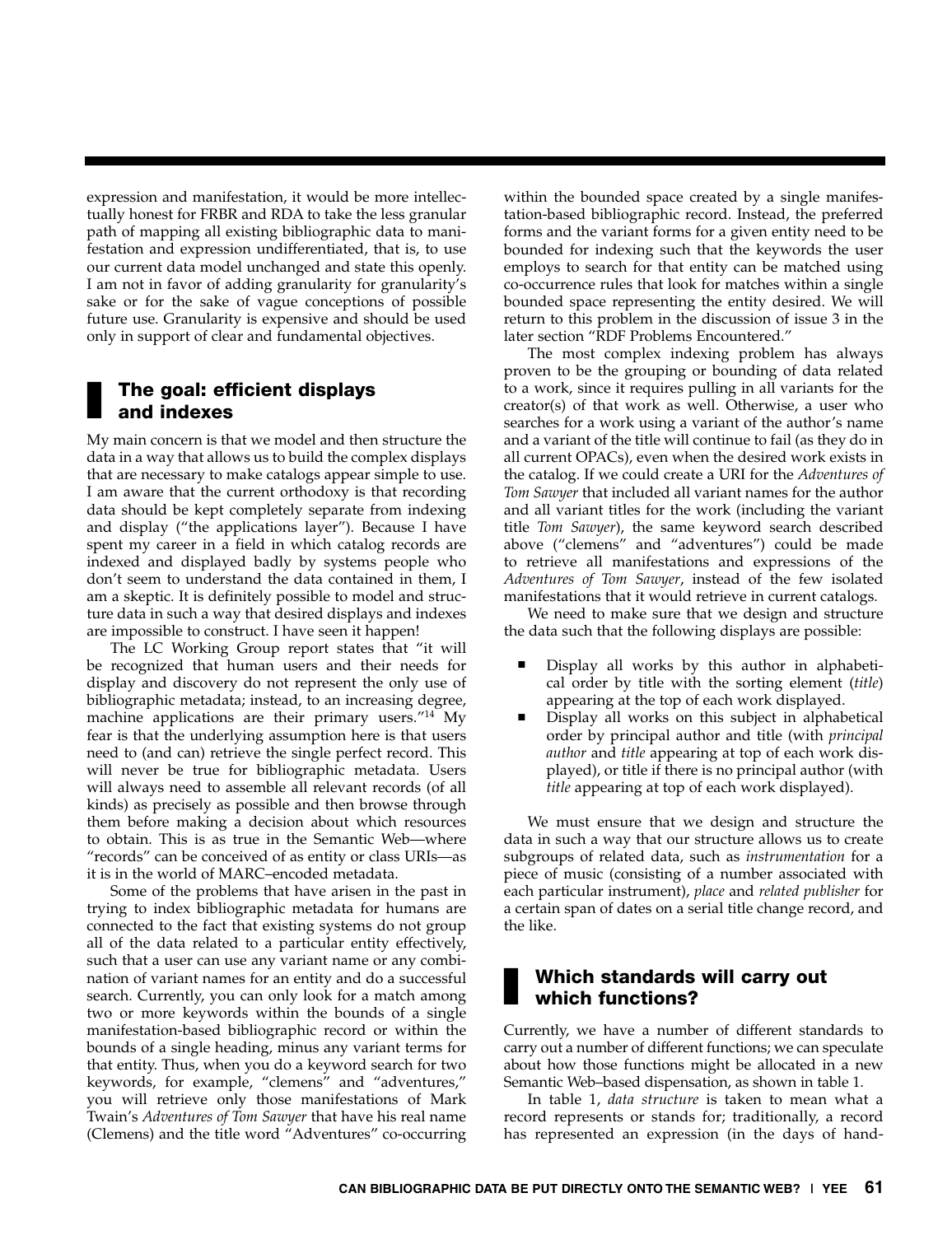press books) or a manifestation (ever since reproduction mechanisms have become more sophisticated, allowing an explosion of reproductions of the same content in different formats and coming from different distributors). RDA is record-neutral; RDF would allow URIs to be established for any and all of the FRBR levels; that is, there would be a URI for a particular work, a URI for a particular expression, a URI for a particular manifestation, and a URI for a particular item. Note that I am not using data structure in the sense that a computer programmer does (as a way of storing data in a computer so that it can be used efficiently).

Currently, the encoding of facts about entity relationships (see table 1) is carried out by matching data-value character strings (headings or linking fields using ISSNs and the like) that are defined by the LC/NACO authority file (following AACR2R rules), LCSH (following rules in the Subject Cataloging Manual), etc. In the future, this function might be carried out by using RDF to link the URI for a resource to the URI for a data value.

*Display rules* (see table 1) are currently defined by ISBD and AACR2R but widely ignored by systems, which frequently truncate bibliographic records arbitrarily in displays, supply labels, and the like; RDA abdicates responsibility, pushing display out of the cataloging rules. The general principle on the Web is to divorce data from display and allow anyone to display the data any way they want. Display is the heart of the objects (or goals) of cataloging: The point is to display to the user the works of an author, the editions of a work, or the works on a subject. All of these goals only can be met if complex, high-quality displays can be built from the data created according to the data model.

*Indexing rules* (see table 1) were once under the control of catalogers (in book and card catalogs) in that users had to navigate through headings and cross-references to find

Table 1. Possible reallocation of current functions in a new Semantic Web–based dispensation

| <b>Function</b>                                                                                   | <b>Current</b>                                                                                                                | Future?                                                       |  |
|---------------------------------------------------------------------------------------------------|-------------------------------------------------------------------------------------------------------------------------------|---------------------------------------------------------------|--|
| Data content, or content guidelines (rules<br>for providing data in a particular element)         | Defined by AACR2R and MARC<br>21                                                                                              | Defined by RDA and RDF/RDFS/<br><b>OWL/SKOS</b>               |  |
| Data elements                                                                                     | Defined by ISBD-based AACR2R<br>and MARC 21                                                                                   | Defined by RDA and RDF/RDFS/<br><b>OWL/SKOS</b>               |  |
| Data values                                                                                       | Defined by LC/NACO authority<br>file, LCSH, MARC 21 coded data<br>values, etc.                                                | Defined as ontologies using RDF/<br><b>RDFS/OWL/SKOS</b>      |  |
| <b>Encoding or labeling of data elements</b><br>for machine manipulation; same as data<br>format? | Defined by ISO 2709-based<br><b>MARC 21</b>                                                                                   | Defined by RDF/RDFS/XML                                       |  |
| Data structure (i.e., what a record<br>stands for)                                                | Defined by AACR2R and MARC<br>21; also FRBR?                                                                                  | Defined by RDF/RDFS/OWL/<br><b>SKOS</b>                       |  |
| <b>Schematization (constraint on structure</b><br>and content)                                    | MARC 21, MODS, DCMI abstract<br>model                                                                                         | Defined by RDF/RDFS/OWL/<br><b>SKOS</b>                       |  |
| <b>Encoding of facts about entity</b><br>relationships                                            | Carried out by matching data<br>value strings (headings found<br>in LC/NACO authority file and<br>LCSH, ISSN's, and the like) | Carried out by RDF/RDFS/OWL/<br>SKOS in the form of URI links |  |
| <b>Display rules</b>                                                                              | ILS software, formerly ISBD-<br>based AACR2R                                                                                  | ("Application layer") or Yee rules                            |  |
| <b>Indexing rules</b>                                                                             | <b>ILS</b> software                                                                                                           | SPARQL, "application layer," or<br>Yee rules                  |  |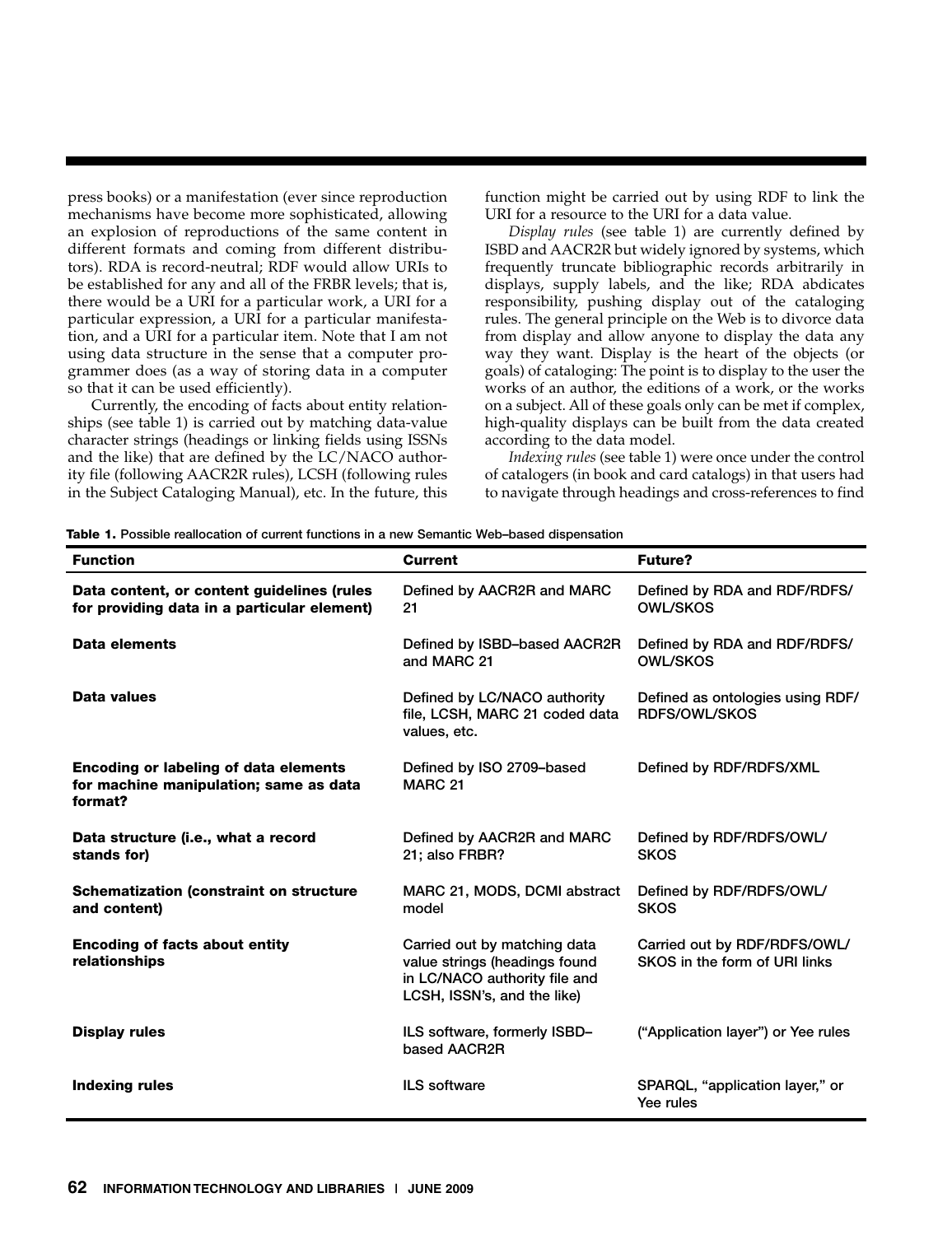what they wanted; currently indexing is in the hands of system designers who prefer to provide keyword indexing of bibliographic (i.e., manifestation-based) records rather than provide users with access to the entities they are really interested in (works, authors and subjects), all represented currently by authority records for headings and cross-references. RDA abdicates responsibility, pushing indexing concerns completely out of the cataloging rules. The general principle on the Web is to allow resources to be indexed by any Web search engines that wish to index them. Current Web data is not structured at all for either indexing or display.

I would argue that our interest in the Semantic Web should be focused on whether or not it will support more data structure—as well as more logic in that data structure—to support better indexes and better displays than we have now in manifestation-based ILS OPACs. Crucial to better indexing than we have ever had before are the co-occurrence rules for keyword indexing, that is, the rules for when a co-occurrence of two or more keywords should produce a match. We need to be able to do a keyword search across all possible variant names for the entity of interest, and the entity of interest for the average catalog user is much more likely to be a particular work than to be a particular manifestation. Unfortunately, catalog-use studies only have studied so-called known-item searches without investigating whether a known-item searcher was looking for a particular edition or manifestation of a work or was simply looking for a particular work in order to make a choice as to edition or manifestation once the work was found. However, common sense tells us that it is a rare user who approaches the catalog with prior knowledge about all published editions of a given work. The more common situation is surely one in which a user desires to read a particular Shakespeare play or view a particular David Lean film and discovers that the desired work exists in more than one expression or manifestation only after searching the catalog. We need to have the keyword(s) in our search for a particular work co-occur within a bounded space that encompasses all possible keywords that might refer to that particular work entity, including both creator and title keywords.

Notice in table 1 the unifying effect that RDF could potentially have; it could free us from the use of multiple standards that can easily contradict each other, or at least not live peacefully together. Examples are not hard to find in the current environment. One that has cropped up in the course of RDA development concerns family names. Presently the rules for naming families are different depending on whether the family is the subject of a work (and established according to LCSH) or whether the family is responsible for a collection of papers (and established according to RDA).

# **Types of data**

RDA has blurred the distinctions among certain types of data, apparently because there is a perception that on the Semantic Web the same piece of data needs to be coded only once, and all indexing and display needs can be supported from that one piece of data. I question that assumption on the basis of my experience with bibliographic cataloging. All of the following ways of encoding the same piece of data can still have value in certain circumstances:

- <sup>n</sup> *Transcribed*; in RDF terms, a *literal* (i.e., any data that is not a URI, a constant value). Transcribed data is data copied from an item being cataloged. It is valuable for providing access to the form of the name used on a title page and is particularly useful for people who use pseudonyms, corporate bodies that change name, and so on. Transcribed data is an important part of the historical record and not just for off-line materials; it can be a historical record of changing data on notoriously fluid webpages.
- <sup>n</sup> *Composed*; in RDF terms, also a *literal*. Composed data is information composed by a cataloger on the basis of observation of the item in hand; it can be valuable for historical purposes to know which data was composed.
- <sup>n</sup> *Supplied*; in RDF terms, also a *literal*. Supplied data is information supplied by a cataloger from outside sources; it can be valuable for historical purposes to know which data was supplied and from which outside sources it came.
- Coded; in RDF, represented by a URI. Coded data would likely transform on the Semantic Web into links to ontologies that could provide normalized, human-readable identification strings on demand, thus causing coded and normalized data to merge into one type of data. Is it not possible, though, that the coded form of normalized data might continue to provide for more efficient searching for computers as opposed to humans? Coded data also has great cross-cultural value, since it is not as language-dependent as literals or normalized headings.
- <sup>n</sup> *Normalized Headings (controlled headings)*; in RDF, represented by a URI. Normalized or controlled headings are still necessary to provide users with coherent, ordered displays of thousands of entities that all match the user's search for a particular entity (*work*, *author*, *subject*, etc.). The reason Google displays are so hideous is that, so far, the data searched lacks any normalized display data. If variant language forms of the name for an entity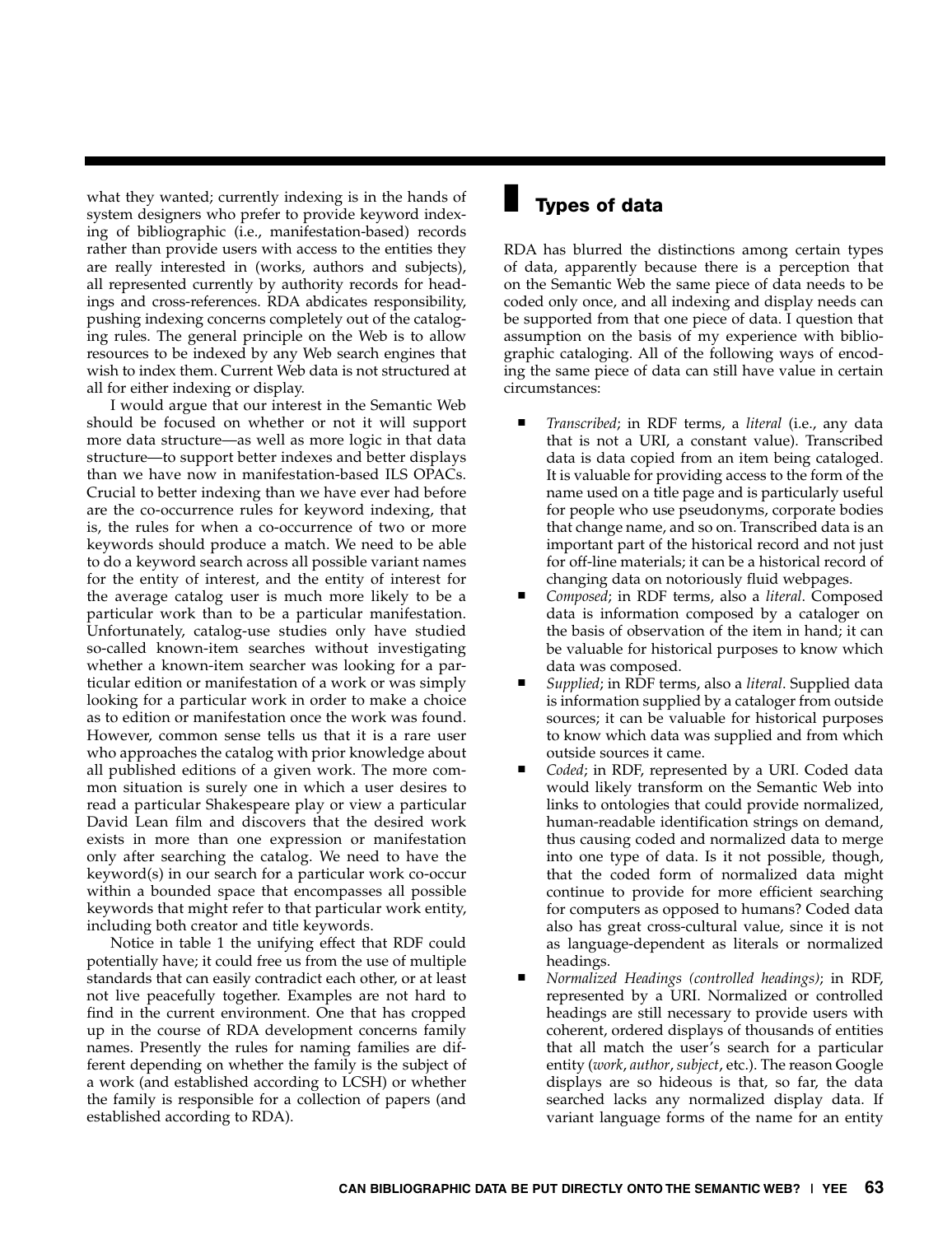are linked to an entity URI, it should be possible to supply headings in the language and script desired by a particular user.

# The RDF model

Those who have become familiar with FRBR over the years will probably not find it too difficult to transition from the FRBR conceptual model to the RDF model. What FRBR calls an "entity," RDF calls a "subject" and RDFS calls a "class." What FRBR calls an "attribute," RDF calls an "object" and RDFS calls a "property." What FRBR calls a "relationship," RDF calls a "predicate" and RDFS calls a "relationship" or a "semantic linkage" (see table 2).

The difficulty in any data-modeling exercise lies in deciding what to treat as an entity or class and what to treat as an attribute or property. The authors of FRBR decided to create a class called *expression* to deal with any change in the content of a work. When FRBR is applied to serials, which change content with every issue, the model does not work well. In my model, I found it useful to create a new entity at the manifestation level, the *serial title*, to deal with the type of change that is more relevant to serials, the change in title. I also created another new entity at the manifestation level, *title-manifestation*, to deal with a change of title in a nonserial work that is not associated with a change in content. One hundred years ago, this entity would have been called *title-edition*. I am also in the process of developing an entity at the expression level—*surrogate—*to deal with reproductions of original artworks that need to inherit the qualities of the original artwork they reproduce without being treated as an edition of that original artwork, which *ipso facto* is unique. These are just examples of cases in which it is not that easy to decide on the classes or entities that are necessary to accurately model bibliographic information. See the appendix for a complete comparison of the classes and entities defined in four different models: FRBR, FRAD, RDA, and the Yee Cataloging Rules (YCR). The appendix also shows variation among these models concerning whether a given data element is treated as a class/entity or as an attribute/property. The most notable examples are name and preferred access point, which are treated as classes/entities in FRAD, as attributes in FRBR and YCR, and as both in RDA.

#### RDF problems encountered

My goal for this paper is to institute discussion with data modelers about which problems I observed are insoluble and which are soluble:

Table 2. The FRBR conceptual model translated into RDF and RDFS

| <b>FRBR</b>  | RDF       | <b>RDFS</b>                       |
|--------------|-----------|-----------------------------------|
| Entity       | Subject   | Class                             |
| Attribute    | Object    | Property                          |
| Relationship | Predicate | Relationship/<br>semantic linkage |

1. *Is there an assumption on the part of Semantic Web developers that a given data element, such as a publisher name, should be expressed as either a literal or using a URI (i.e., controlled), but never both?* Cataloging is rooted in humanistic practices that require careful recording of evidence. There will always be value in distinguishing and labeling the following types of data:

- Copied as is from an artifact (transcribed)
- Supplied by a cataloger
- Categorized by a cataloger (controlled)

Tim Berners-Lee (the father of the Internet and the Semantic Web) emphasizes the importance of recording not just data but also its provenance for the sake of authenticity.15 For many data elements, therefore, it will be important to be able to record both a literal (transcribed or composed form or both) and a URI (controlled form). Is this a problem in RDF? As a corollary, if any data that can be given a URI cannot also be represented by a literal (transcribed and composed data, or one or the other), it may not be possible to design coherent, readable displays of the data describing a particular entity. Among other things, cataloging is a discursive writing skill. Does RDF require that all data be represented only once, either by a literal or by a URI? Or is it perhaps possible that data that has a URI could also have a transcribed or composed form as a property? Perhaps it will even be possible to store multiple snapshots of online works that change over time to document variant forms of a name for works, persons, and so on.

2. *Will the Internet ever be fast enough to assemble the equivalent of our current records from a collection of hundreds or even thousands of URIs?* In RDF, links are one-to-one rather than one-to-many. This leads to a great proliferation of reciprocal links. The more granularity there is in the data, the more linking is necessary to ensure that atomized data elements are linked together. Potentially, every piece of data describing a particular entity could be represented by a URI leading out to a SKOS list of data values. The number of links necessary to pull together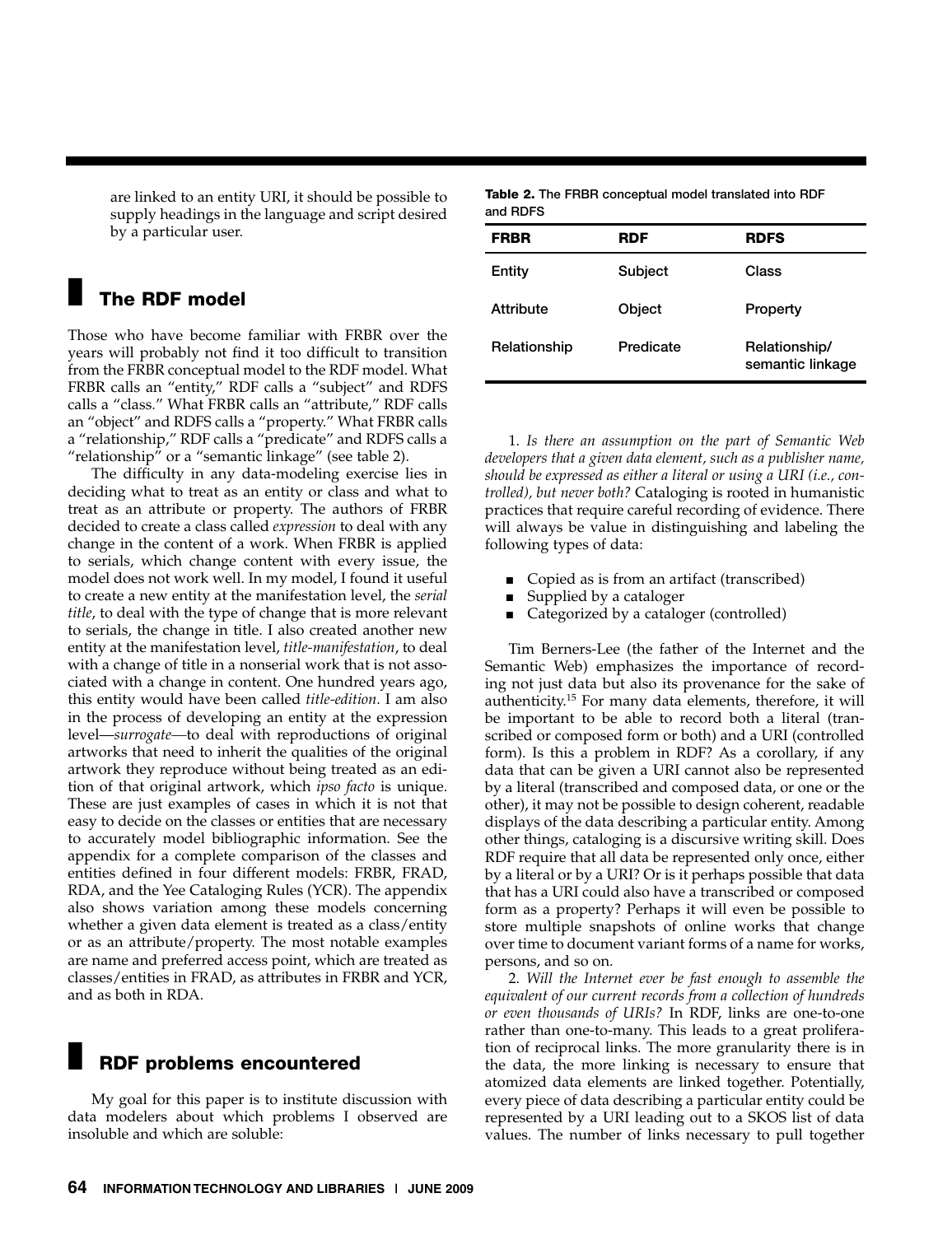all of the data just to describe one manifestation could become astronomical, as could the number of one-to-one links necessary to create the appearance of a one-to-many link, such as the link between an author and all the works of an author. Is the Internet really fast enough to assemble a record from hundreds of URIs in a reasonable amount of time? Given the often slow network throughput typical of many of our current Internet connections, is it really practical to expect all of these pieces to be pulled together efficiently to create a single display for a single user? We yet may feel nostalgia for the single manifestation-based record that already has all of the relevant data in it (no assembly required).

Bruce D'Arcus points out, however, that

I think if you're dealing with RDF, you wouldn't necessarily be gathering these data in real-time. The URIs that are the targets for those links are really just global identifiers. How you get the triples is a separate matter. So, for example, in my own personal case, I'm going to put together an RDF store that is populated with data from a variety of sources, but that data population will happen by script, and I'll still be querying a single endpoint, where the RDF is stored in a relational database.<sup>16</sup>

In other words, D'Arcus essentially will put them all in one place, or in one database that "looks" from a URI perspective to be "one place" where they're already gathered.

3. *Is RDF capable of dealing with works that are identified using their creators?* We need to treat *author* as both an entity in its own right and as a property of a work, and in many cases the latter is the more important function for user service. Lexical labels, or human-readable identifiers for works that are identified using both the principal author and the title, are particularly problematic in RDF given that the principal author is an entity in its own right. Is RDF capable of supporting the indexing necessary to allow a user to search using any variant of the author's name and any variant of the title of a work in combination and still retrieve all expressions and manifestations of that work, given that *author* will have a URI of its own, linked by means of a relationship link to the work URI? Is RDF capable of supporting the display of a list of one thousand works, each identified by principal author, in order first by *principal author*, then by *title*, then by *publication date*, given that the preferred heading for each *principal author* would have to be assembled from the URI for that *principal author* and the *preferred title* for each work would have to be assembled from the URI for that work? For fear that this will not, in fact, be possible, I have put a human-readable work-identifier data element into my model that consists of *principal author* and *title* when appropriate, even though that means the preferred name of the principal author may not be able to

be controlled by the entity record for the principal author. Any guidance from experienced data modelers in this regard would be appreciated.

According to Bruce D'Arcus, this is purely an interface or application question that does not require a solution at the data layer.<sup>17</sup> Since we have never had interfaces or applications that would do this correctly, even though the data is readily available in authority records, I am skeptical about this answer!

Perhaps Bruce's suggestion under item 9 of designating a *sortName* property for each entity is the solution here as well. My human-readable work identifier consisting of the name of the principal creator and uniform title of work could be designated the *sortName* poperty for the work. It would have to be changed whenever the preferred form of the name for the principal creator changed, however.

4. *Do all possible inverse relationships need to be expressed explicitly, or can they be inferred?* My model is already quite large, and I have not yet defined the inverse of every property as I really should to have a correct RDF model. In other words, for every property there needs to be an inverse property; for example, the property *isCreatorOf* needs to have the inverse property *isCreatedBy*; thus "Twain" has the property *isCreatorOf,* while *"Adventures of Tom Sawyer"* has the property *isCreatedBy*. Perhaps users and inputters will not actually have to see the huge, complex RDF data model that would result from creating all the inverse relationships, but those who maintain the model will have to deal with a great deal of complexity. However, since I'm not a programmer, I don't know how the complexity of RDF compares to the complexity of existing ILS software.

5. *Can RDF solve the problems we are having now because of the lack of transitivity or inheritance in the data models that underlie current ILSes, or will RDF merely perpetuate these problems?* We have problems now with the data models that underlie our current ILSes because of the inability of these models to deal with hierarchical inheritance, such that whatever is true of an entity in the hierarchy is also true of every entity below that entity in the hierarchy. One example is that of cross-references to a parent corporate body that should be held to apply to all subdivisions of that corporate body but never are in existing ILS systems. There is a cross-reference from "FBI" to "United States. Federal Bureau of Investigation," but not from "FBI Counterterrorism Division" to "United States. Federal Bureau of Investigation. Counterterrorism Division." For that reason, a search in any OPAC name index for "FBI Counterterrorism Division" will fail. We need systems that recognize that data about a parent corporate body is relevant to all subdivisions of that parent body. We need systems that recognize that data about a work is relevant to all expressions and manifestations of that work. RDF allows you to link a work to an expression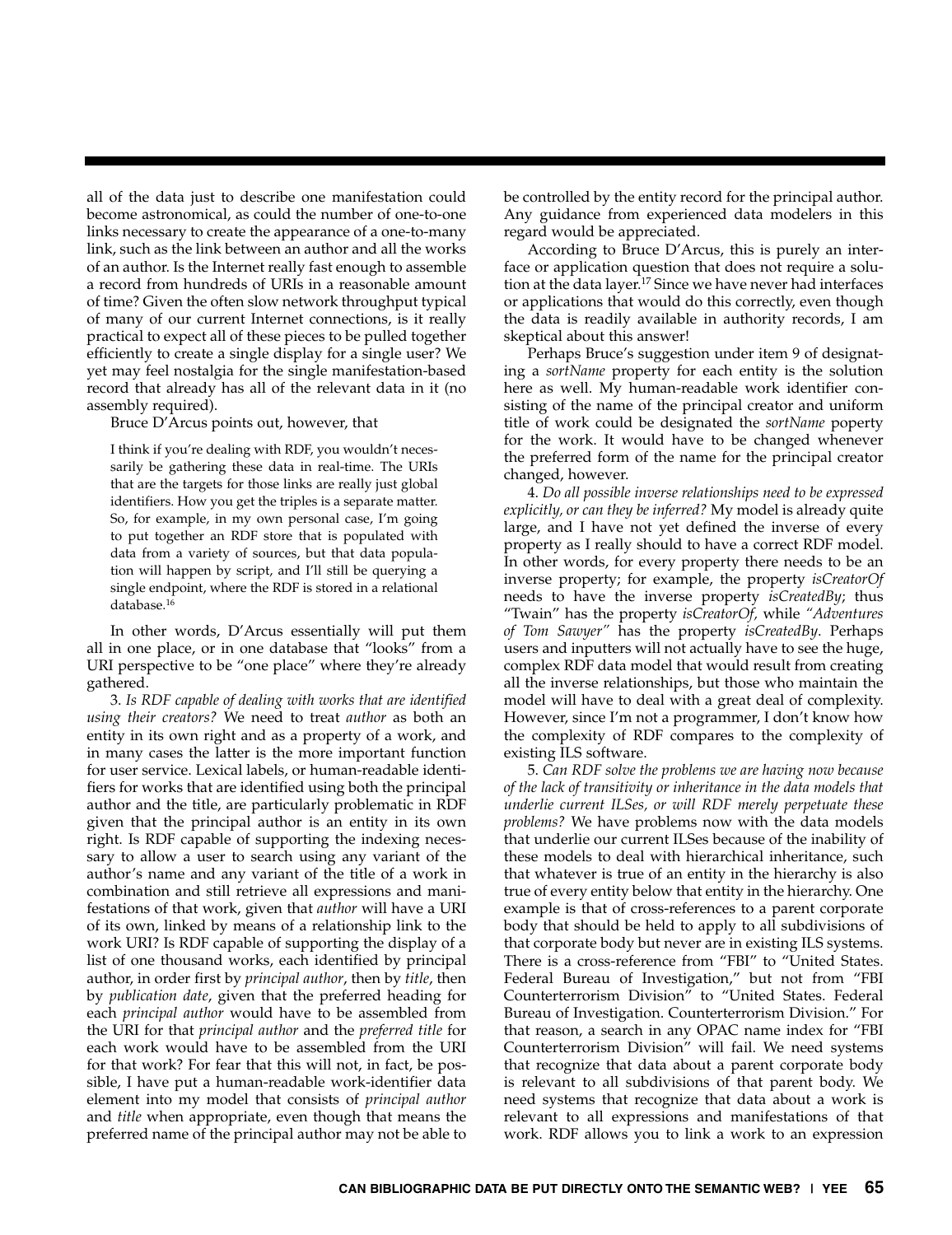and an expression to a manifestation, but I don't believe it allows you to encode the information that everything that is true of the work is true of all of its expressions and manifestations. Rob Styles seems to confirm this: "RDF doesn't have hierarchy. In computer science terms, it's a graph, not a tree, which means you can connect anything to anything else in any direction."18

Of course, not all links should be this kind of transitive or inheritance link. One expression of work A is linked to another expression of work A by links to work A, but whatever is true of one of those expressions is not necessarily true of the other; one may be illustrated, for example, while the other is not. Whatever is true of one work is not necessarily true of another work related to it by related work link.

It should be recognized that bibliographic data is rife with hierarchy. It is one of our major tools for expressing meaning to our users. Corporate bodies have corporate subdivisions, and many things that are true for the parent body also are true for its subdivisions. Subjects are expressed using main headings and subject subdivisions, and many things that are true for the main heading (such as variant names) also are true for the heading combined with one of its subdivisions. Geographic areas are contained within larger geographic areas, and many things that are true of the larger geographic area also are true for smaller regions, counties, cities, etc., contained within that larger geographic area. For all these reasons, I believe that, to do effective displays and indexes for our bibliographic data, it is critical that we be able to distinguish between a hierarchical relationship and a nonhierarchical relationship.

6. *To recognize the fact that the subject of a book or a film could be a work, a person, a concept, an object, an event, or a place (all classes in the model), is there any reason we cannot define subject itself as a property (a relationship) rather than a class in its own right?* In my model, all subject properties are defined as having a domain of resource, meaning there is no constraint as to the class to which these subject properties apply. I'm not sure if there will be any fall-out from that modeling decision.

7. *How do we distinguish between the corporate behavior of a jurisdiction and the subject behavior of a geographical location?* Sometimes a place is a jurisdiction and behaves like a corporate body (e.g., United States is the name of the government of the United States). Sometimes place is a physical location in which something is located (e.g., the birds discussed in a book about the birds of the United States). To distinguish between the corporate behavior of a jurisdiction and the subject behavior of a geographical location, I have defined two different classes for place: *Place as Jurisdictional Corporate Body* and *Place as Geographic Area*. Will this cause problems in the model? Will there be times when it prevents us from making elegant generalizations in the model about place *per se*? There is a similar

problem with events. Some events are corporate bodies (e.g., conferences that publish papers) and some are a kind of subject (e.g., an earthquake). I have defined two different classes for event: *Conference or Other Event as Corporate Body Creator* and *Event as Subject*.

8. *What is the best way to model a bound-with or an issuedwith relationship, or a part–whole relationship in which the whole must be located to obtain the part?* The bound-with relationship is actually between two items containing two different works, while the issued-with relationship is between two manifestations containing two different works (see figure 2). Is this a work-to-work relationship? Will designating it a work-to-work relationship cause problems for indicating which specific items or manifestation-items of each work are physically located in the same place? This question may also apply to those part–whole relationships in which the part is physically contained within the whole and both are located in the same place (sometimes known as analytics). One thing to bear in mind is that in all of these cases the relationship between two works does not hold between all instances of each work; it only holds for those particular instances that are contained in the particular manifestation or item that is bound with, issued with, or part of the whole. However, if the relationship is modeled as a work-1 manifestation to work-2-manifestation relationship, or a work-1-item to work-2-item relationship,, care must be taken in the design of displays to pull in enough information about the two or more works so as not to confuse the user.

9. *How do we express the arrangement of elements that have a definite order?* I am having trouble imagining how to encode the ordering of data elements that make up a larger element, such as the pieces of a personal name. This is really a desire to control the display of those atomized elements so that they make sense to human beings rather than just to machines. Could one define a property such as *natural language order of forename, surname, middle name, patronymic, matronymic and/or clan name of a person* given that the ideal order of these elements might vary from one person to another? Could one define properties such as *sorting element 1*, *sorting element 2*, *sorting element 3*, etc., and assign them to the various pieces that will be assembled to make a particular heading for an entity, such as an LCSH heading for a historical period? (Depending on the answer to the question in item 11, it may or may not be possible to assign a property to a property in this fashion.) Are there standard sorting rules we need to be aware of (in Unicode, for example)? Are there other RDF techniques available to deal with sorting and arrangement?

Bruce D'Arcus suggests that, instead of coding the name parts, it would be more useful to designate *sort-Name* properties;<sup>19</sup> might it not be necessary to designate a *sortName* property for each variant name, as well,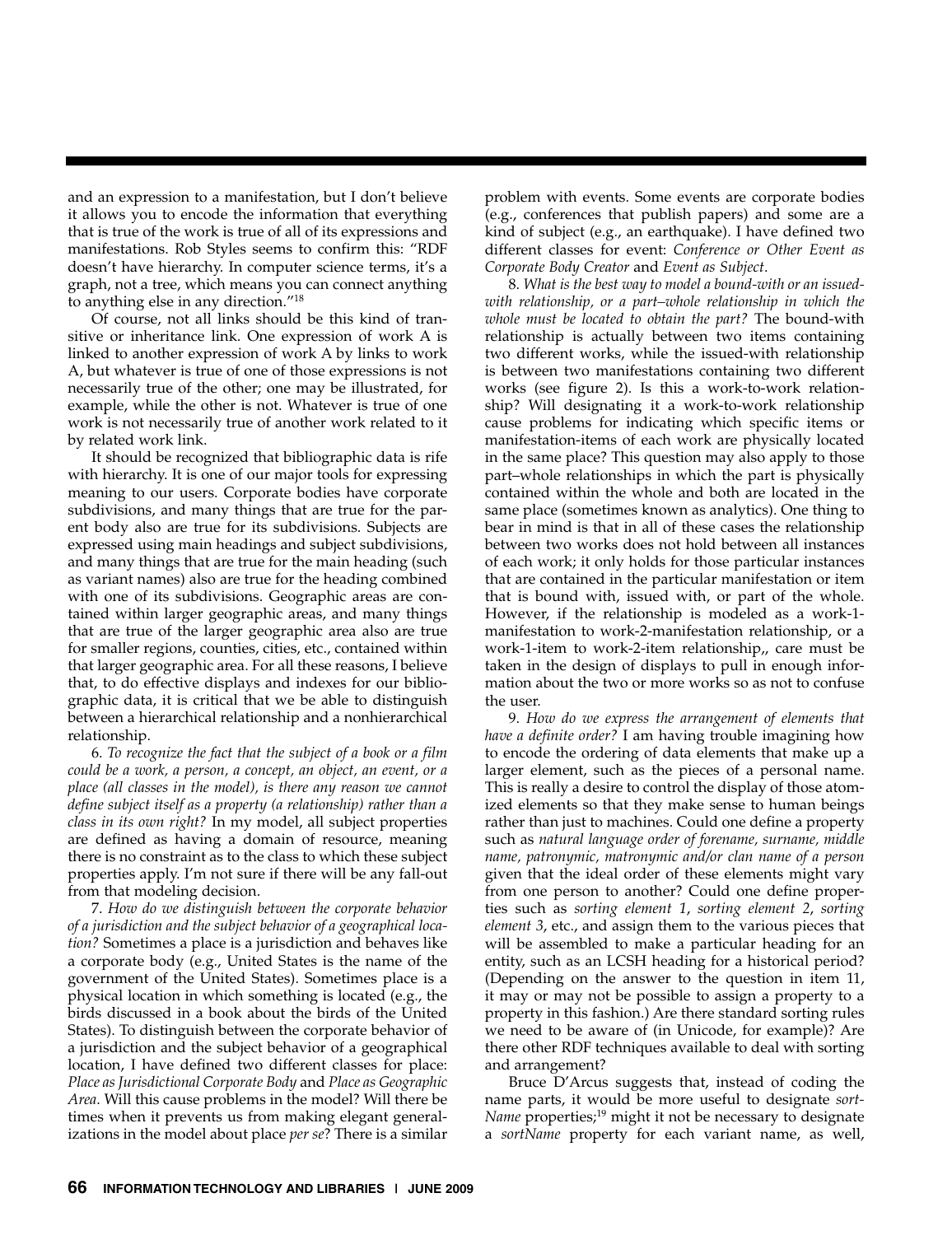for cases in which variants need to appear in sorted displays? And wouldn't these *sortName* properties complicate maintenance over time as preferred and variant names changed?

10. *How do we link related data elements in such a way that effective indexing and displays are possible?* Some examples: number and kind of instrument (e.g., music written for two oboes and three guitars); multiple publishers, frequencies, subtitles, editors, etc., with date spans for a serial title change (or will it be necessary to create a new manifestation for every single change in subtitle, publisher name, place of publication, etc?). The assumption

#### **Issued-with relationship**

A copy of Charlie Chaplin's 1917 film *The Immigrant* can be found on a videodisc compilation called *Charlie Chaplin, The Early Years* along with two other Chaplin films. This compilation was published and collected by many different libraries and media centers. If a user wants to view this copy of *The Immigrant*, he or she will first have to locate *Charlie Chaplin, The Early Years*, then look for the desired film at the beginning of the first videodisc in the set. The issued-with relationship between *The Immigrant* and the other two films on *Charlie Chaplin, The Early Years* is currently expressed in the bibliographic record by means of a 'with" note:

First on Charlie Chaplin, the early years, v. 1 (62 min.) with: The count – Easy Street.

#### **Bound-with relationship**

The University of California, Los Angeles Film & Television Archive has acquired a reel of 16 mm. film from a collector who strung five Warner Bros. cartoons together on a single reel of film. We can assume that no other archive, library, or media collection will have this particular compilation of cartoons, so the relationship between the five cartoons is purely local in nature. However, any user at the Film  $\&$  Television Archive who wishes to view one of these cartoons will have to request a viewing appointment for the entire reel and then find the desired cartoon among the other four on the reel. The bound-with relationship among these cartoons is currently expressed in a holdings record by means of a "with" note:

Fourth on reel with: Daffy doodles – Tweety Pie – I love to singa – Along Flirtation Walk.

**Figure 2.** Examples of part–whole relationships. How might these be best expressed in RDF?

seems to be that there will be no repeatable data elements. Based on my somewhat limited experience with RDF, it appears that there are record equivalents (every data element—property or relationship—pertaining to a particular entity with a URI), but there are no field or subfield equivalents that allow the sublinking of related pieces of data about an entity. Indeed, Rob Styles goes so far as to argue that ultimately there is no notion of a "record" in  $RDF<sup>20</sup>$  It is possible that blank nodes might be able to fill in for fields and subfields in some cases for grouping data, but there are dangers involved in their use.<sup>21</sup> To a cataloger, it looks as though the plan is for RDF data to float around loose without any requirement that there be a method for pulling it together into coherent displays designed for human beings.

11. *Can a property have a property in RDF?* As an example of where it might be useful to define a property of a property, Robert Maxwell suggests that *date of publication* is really an attribute (property) of the *published by* relationship (another property).<sup>22</sup> Another example: In my model, a variant title for a serial is a property. Can that property itself have the property *type of variant title* to encompass things like spine title, key title, etc.? Another example appeared in item 9, in which it is suggested that it might be desirable to assign sort-element properties to the various elements of a name property.

12. *How do we document record display decisions?* There is no way to record display decisions in RDF itself; it is completely display-neutral. We could not safely commit to a particular RDF–based data model until a significant amount of sample bibliographic data had been created and open-source indexing and display software had been designed and user-tested on that data. It may be that we will need to supplement RDF with some other encoding mechanism that allows us to record display decisions along with the data. Current cataloging rules are about display as much as they are about content designation. ISBD concerns the order in which the elements should be displayed to humans. The cataloging objectives concern display to users of such entity groups as the works of an author, the editions of a work, and the works on a subject.

13. *Can all bibliographic data be reduced to either a class or a property with a finite list of values?* Another way to put this is to ask if all that catalogers do could be reduced to a set of pull-down menus. Cataloging is the art of writing discursive prose as much as it is the ability to select the correct value for a particular data element. We must deal with ambiguous data (presented by Joe Blow could mean that Joe created the entire work, produced it, distributed it, sponsored it, or merely funded it). We must sometimes record information without knowing its exact meaning. We must deal with situations that have not been anticipated in advance. It is not possible to list every possible kind of data and every possible value for each type of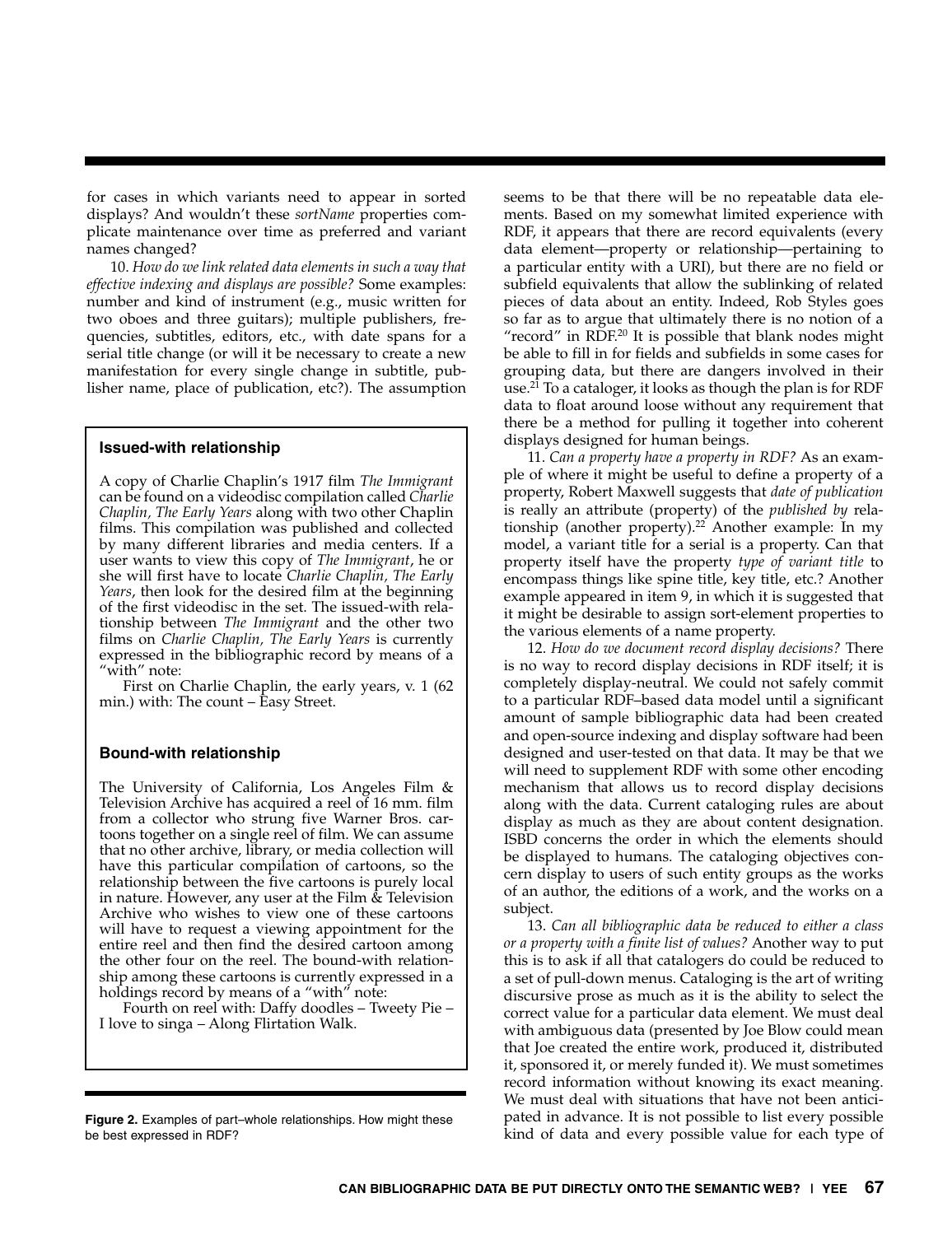data up front before any data is gathered. It will always be necessary to provide a plain-text escape hatch. The bibliographic world is a complex, constantly changing world filled with ambiguity.

#### What are the next steps?

In a sense, this paper is a first crude attempt at locating unmapped territory that has not yet been explored. If we were to decide as a community that it would be valuable to move our shared cataloging activities onto the Semantic Web, we would have a lot of work ahead of us. If some of the RDF problems described above are insoluble, we may need to work with Semantic Web developers to create a more sophisticated version of RDF that can handle the transitivity and complex linking required by our data. We will also need to encourage a very complex existing community to evolve institutional structures that would enable a more efficient use of the Internet for the sharing of cataloging and other metadata creation. This is not just a technological problem, but also a political one. In the meantime, the experiment continues. Let the thinking and learning begin!

#### References and notes

**1.** "Notation3, or N3 as it is more commonly known, is a shorthand non–XML serialization of Resource Description Framework models, designed with human-readability in mind: N3 is much more compact and readable than XML RDF notation. The format is being developed by Tim Berners-Lee and others from the Semantic Web community." Wikipedia, "Notation 3," http://en.wikipedia.org/wiki/Notation\_3 (accessed Feb. 19, 2009).

**2.** FRBR Review Group, www.ifla.org/VII/s13/wgfrbr/; FRBR Review Group, FRANAR (Working Group on Functional Requirements and Numbering of Authority Records), www .ifla.org/VII/d4/wg-franar.htm; FRBR Review Group, FRSAR (Working Group, Functional Requirements for Subject Authority Records), www.ifla.org/VII/s29/wgfrsar.htm; FRBRoo, FRBR Review Group, Working Group on FRBR/CRM Dialogue, www .ifla.org/VII/s13/wgfrbr/FRBR-CRMdialogue\_wg.htm.

**3.** Library of Congress, *Response to On the Record: Report of the Library of Congress Working Group on the Future of Bibliographic Control* (Washington, D.C.: Library of Congress, 2008): 24, 39, 40, www.loc.gov/bibliographic-future/news/LCWGRpt Response\_DM\_053008.pdf (accessed Mar. 25, 2009).

**4.** Ibid., 39.

**5.** Ibid., 41.

**6.** Dublin Core Metadata Initiative, DCMI/RDA Task Group Wiki, http://www.dublincore.org/dcmirdataskgroup/ (accessed Mar. 25, 2009).

**7.** Mikael Nilsson, Andy Powell, Pete Johnston, and Ambjorn Naeve, *Expressing Dublin Core Metadata Using the Resource Description Framework (RDF)*, http://dublincore.org/ documents/2008/01/14/dc-rdf/ (accessed Mar. 25, 2009).

**8.** See for example table 6.3 in FRBR, which maps to manifestation every kind of data that pertains to expression change with the exception of language change. IFLA Study Group on the Functional Requirements for Bibliographic Records, *Functional Requirements for Bibliographic Records* (Munich: K. G. Saur, 1998): 95, http://www.ifla.org/VII/s13/frbr/frbr.pdf (accessed Mar. 4, 2009).

**9.** Roy Tennant, "MARC Must Die," *Library Journal* 127, no. 17 (Oct. 15, 2002): 26.

**10.** W3C, *SKOS Simple Knowledge Organization System Reference, W3C Working Draft 29 August 2008*, http://www.w3.org/ TR/skos-reference/ (accessed Mar. 25, 2009).

**11.** The extract in figure 1 is taken from my complete RDF model, which can be found at http://myee.bol.ucla.edu/ ycrschemardf.txt.

**12.** Mary W. Elings and Gunter Waibel, "Metadata for All: Descriptive Standards and Metadata Sharing Across Libraries, Archives and Museums," *First Monday* 12, no. 3 (Mar. 5, 2007), http://www.uic.edu/htbin/cgiwrap/bin/ojs/index.php/fm/ article/view/1628/1543 (accessed Mar. 25, 2009).

**13.** OCLC, *A Holdings Primer: Principles and Standards for Local Holdings Records*, 2nd ed. (Dublin, Ohio: OCLC, 2008), 4, http:// www.oclc.org/us/en/support/documentation/localholdings/ primer/Holdings%20Primer%202008.pdf (accessed Mar. 25, 2009).

**14.** The Library of Congress Working Group, *On the Record: Report of the Library of Congress Working Group on the Future of Bibliographic Control* (Washington, D.C.: Library of Congress, 2008): 30, http:// www.loc.gov/bibliographic-future/news/lcwg-ontherecord -jan08-final.pdf (accessed Mar. 25, 2009).

**15.** Talis, *Sir Tim Berners-Lee Talks with Talis about the Semantic Web: Transcript of an Interview Recorded on 7 February 2008*, http://talis-podcasts.s3.amazonaws.com/twt20080207\_TimBL .html (accessed Mar. 25, 2009).

**16.** Bruce D'Arcus, e-mail to author, Mar. 18, 2008.

**17.** Ibid.

**18.** Rob Styles, e-mail to author, Mar. 25, 2008.

**19.** Bruce D'Arcus, e-mail to author, Mar. 18, 2008.

**20.** Rob Styles, e-mail to author, Mar. 25, 2008.

**21.** W3C, "Section 2.3, Structured Property Values and Blank Nodes," in *RDF Primer: W3C Recommendation 10 February 2004*, http://www.w3.org/TR/rdf-primer/#structuredproperties (accessed Mar. 25, 2009).

**22.** Robert Maxwell, *FRBR: A Guide for the Perplexed* (Chicago: ALA, 2008).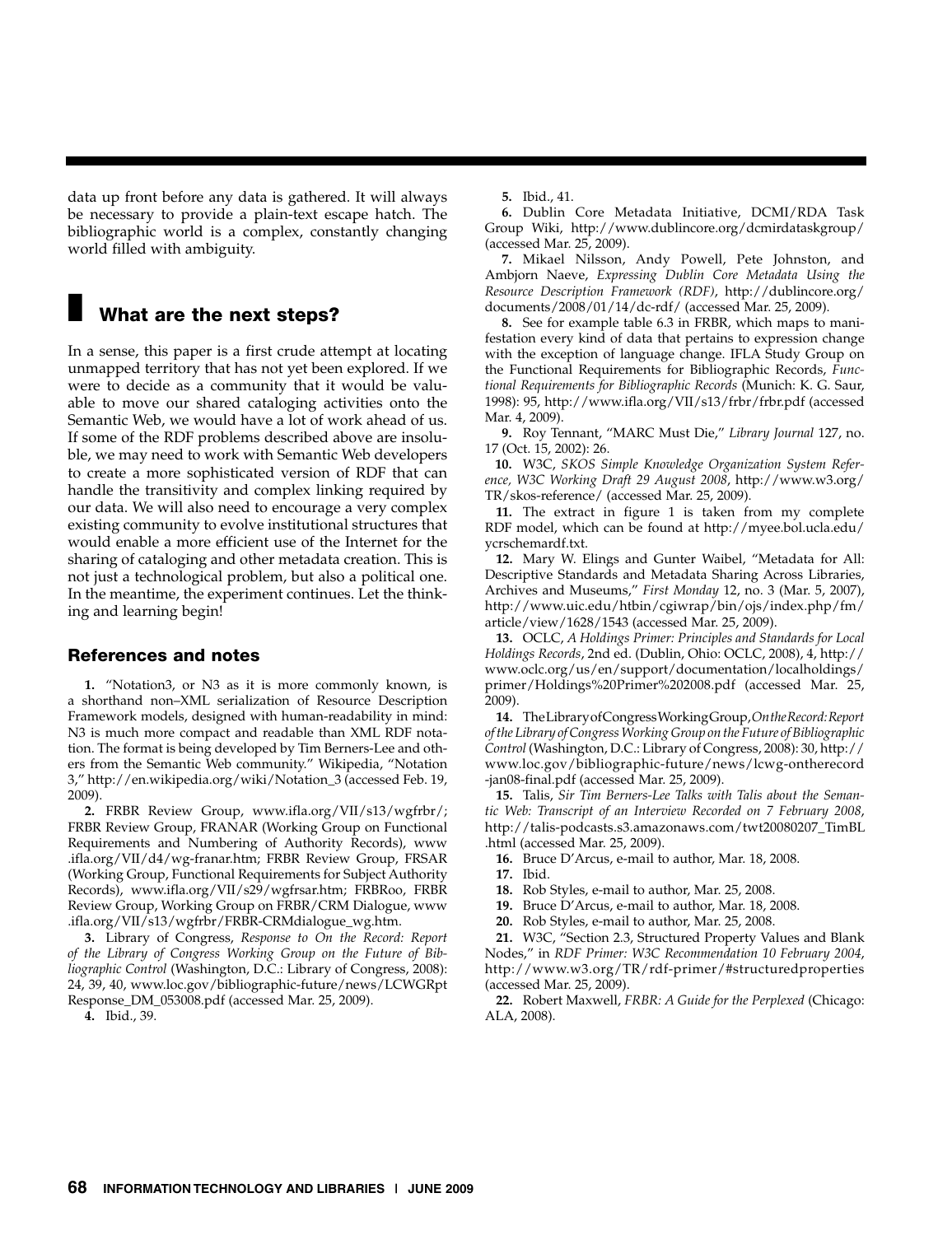# Appendix. Entity/class and attribute/property comparisons

**Entities/classes in RDA, FRBR, FRAD compared to Yee Cataloging Rules (YCR)**

| RDA, FRBR, and FRAD        | <b>YCR</b>                                                                                                                                                                       |
|----------------------------|----------------------------------------------------------------------------------------------------------------------------------------------------------------------------------|
| Group 1: Work              | Work                                                                                                                                                                             |
| Group 1: Expression        | Expression<br>Surrogate                                                                                                                                                          |
| Group 1: Manifestation     | Manifestation<br><b>Title-manifestation</b><br>Serial title                                                                                                                      |
| Group 1: Item              | Item                                                                                                                                                                             |
| Group 2: Person            | Person<br><b>Fictitious character</b><br>Performing animal                                                                                                                       |
| Group 2: Corporate body    | Corporate body<br>Corporate subdivision<br>Place as jurisdictional corporate body<br>Conference or other event as corporate body creator<br>Jurisdictional corporate subdivision |
| Family (RDA and FRAD only) |                                                                                                                                                                                  |
| Group 3: Concept           | Concept                                                                                                                                                                          |
| Group 3: Object            | Object                                                                                                                                                                           |
| Group 3: Event             | Event or historical period as subject                                                                                                                                            |
| Group 3: Place             | Place as geographic area                                                                                                                                                         |
|                            | <b>Discipline</b>                                                                                                                                                                |
|                            | Genre/form                                                                                                                                                                       |
| Name                       |                                                                                                                                                                                  |
| Identifier                 |                                                                                                                                                                                  |
| Controlled access point    |                                                                                                                                                                                  |
| Rules (FRAD only)          |                                                                                                                                                                                  |
| Agency (FRAD only)         |                                                                                                                                                                                  |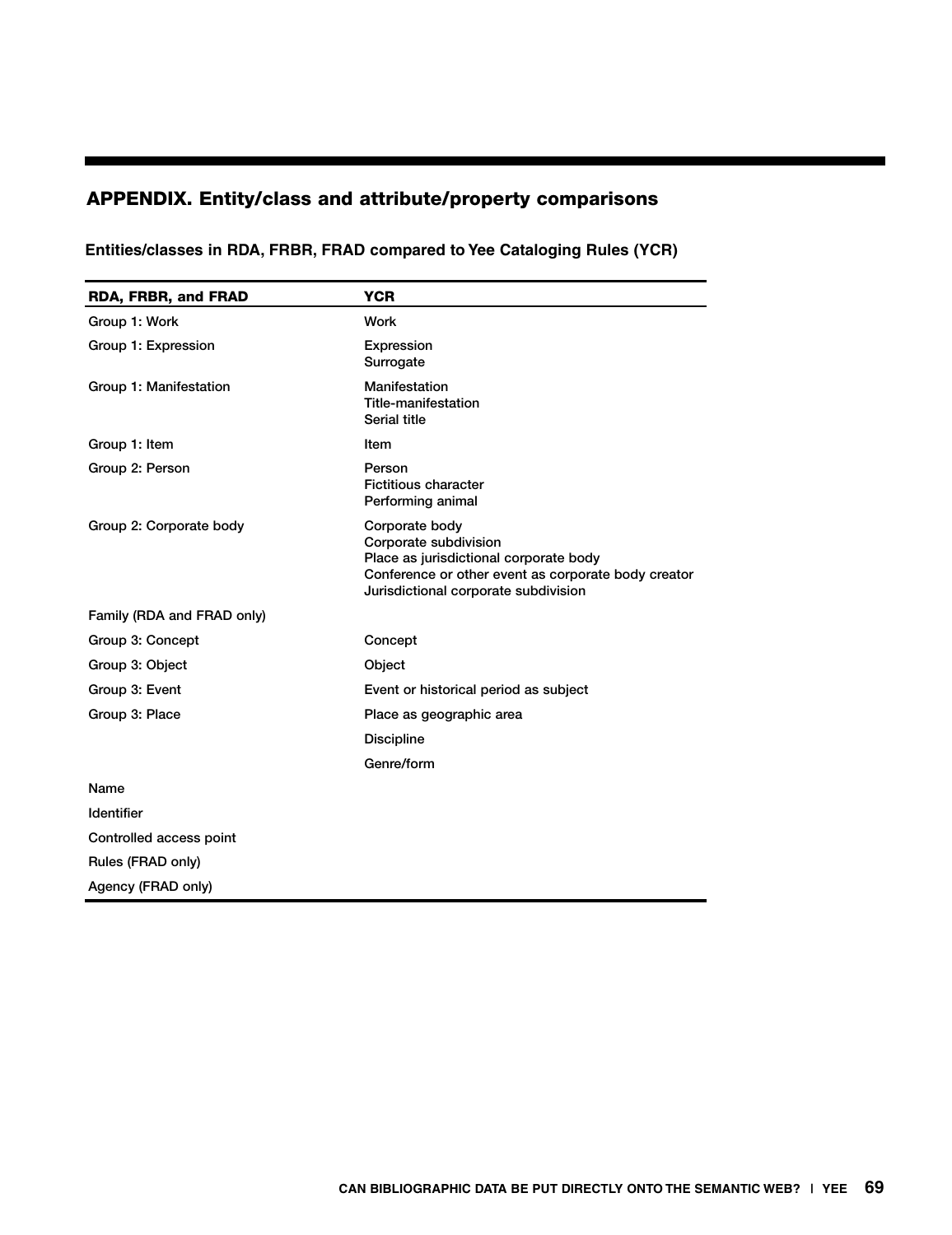#### **Attributes/properties in FRBR compared to FRAD**

|               | <b>Model</b>                                                                                                                                                                                                                                                                                                                                                                                                                                                                                                                                                                                                                                                                                                                                                                                                                                                                                                                                                                                              |                                                                                                                                                                                                                                  |
|---------------|-----------------------------------------------------------------------------------------------------------------------------------------------------------------------------------------------------------------------------------------------------------------------------------------------------------------------------------------------------------------------------------------------------------------------------------------------------------------------------------------------------------------------------------------------------------------------------------------------------------------------------------------------------------------------------------------------------------------------------------------------------------------------------------------------------------------------------------------------------------------------------------------------------------------------------------------------------------------------------------------------------------|----------------------------------------------------------------------------------------------------------------------------------------------------------------------------------------------------------------------------------|
| <b>Entity</b> | <b>FRBR</b>                                                                                                                                                                                                                                                                                                                                                                                                                                                                                                                                                                                                                                                                                                                                                                                                                                                                                                                                                                                               | <b>FRAD</b>                                                                                                                                                                                                                      |
| <b>Work</b>   | title of the work<br>form of work<br>date of the work<br>other distinguishing characteristics<br>intended termination<br>intended audience<br>context for the work<br>medium of performance (musical work)<br>numeric designation (musical work)<br>key (musical work)<br>coordinates (cartographic work)<br>equinox (cartographic work)                                                                                                                                                                                                                                                                                                                                                                                                                                                                                                                                                                                                                                                                  | form of work<br>date of the work<br>medium of performance<br>subject of the work<br>numeric designation<br>key<br>place of origin of the work<br>original language of the work<br>history<br>other distinguishing characteristic |
| Expression    | title of the expression<br>form of expression<br>date of expression<br>language of expression<br>other distinguishing characteristics<br>extensibility of expression<br>revisability of expression<br>extent of the expression<br>summarization of content<br>context for the expression<br>critical response to the expression<br>use restrictions on the expression<br>sequencing pattern (serial)<br>expected regularity of issue (serial)<br>expected frequency of issue (serial)<br>type of score (musical notation)<br>medium of performance (musical notation or recorded sound)<br>scale (cartographic image/object)<br>projection (cartographic image/object)<br>presentation technique (cartographic image/object)<br>representation of relief (cartographic image/object)<br>geodetic, grid, and vertical measurement (cartographic image/<br>object)<br>recording technique (remote sensing image)<br>special characteristic (remote sensing image)<br>technique (graphic or projected image) | form of expression<br>date of expression<br>language of expression<br>technique<br>other distinguishing characteristic                                                                                                           |
| $\sim$        |                                                                                                                                                                                                                                                                                                                                                                                                                                                                                                                                                                                                                                                                                                                                                                                                                                                                                                                                                                                                           |                                                                                                                                                                                                                                  |

Surrogate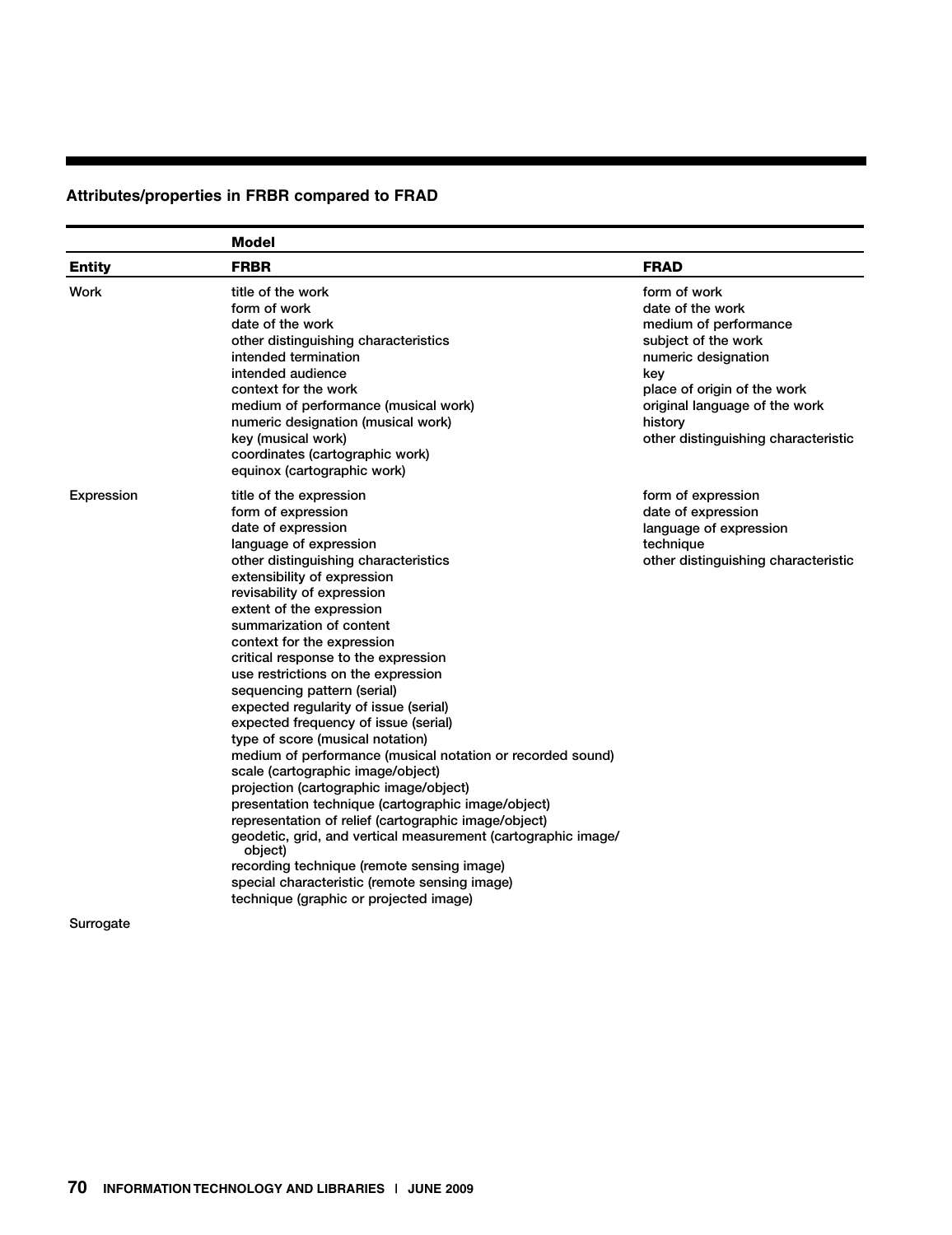|                     | <b>Model</b>                                                                                                                                                                                                                                                                                                                                                                                                                                                                                                                                                                                                                                                                                                                                                                                                                                                                                                                                                                                                                                                                                                                                                                                                                                                                                                                        |                  |
|---------------------|-------------------------------------------------------------------------------------------------------------------------------------------------------------------------------------------------------------------------------------------------------------------------------------------------------------------------------------------------------------------------------------------------------------------------------------------------------------------------------------------------------------------------------------------------------------------------------------------------------------------------------------------------------------------------------------------------------------------------------------------------------------------------------------------------------------------------------------------------------------------------------------------------------------------------------------------------------------------------------------------------------------------------------------------------------------------------------------------------------------------------------------------------------------------------------------------------------------------------------------------------------------------------------------------------------------------------------------|------------------|
| <b>Entity</b>       | <b>FRBR</b>                                                                                                                                                                                                                                                                                                                                                                                                                                                                                                                                                                                                                                                                                                                                                                                                                                                                                                                                                                                                                                                                                                                                                                                                                                                                                                                         | <b>FRAD</b>      |
| Manifestation       | title of the manifestation<br>edition/issue designation<br>statement of responsibility<br>place of publication/distribution<br>edition/issue designation<br>publisher/distributor<br>place of publication/distribution<br>date of publication/distribution<br>publisher/distributor<br>form of carrier<br>date of publication/distribution<br>numbering<br>fabricator/manufacturer<br>series statement<br>form of carrier<br>extent of the carrier<br>physical medium<br>capture mode<br>dimensions of the carrier<br>manifestation identifier<br>source for acquisition/access authorization<br>terms of availability<br>access restrictions on the manifestation<br>typeface (printed book)<br>type size (printed book)<br>foliation (hand-printed book)<br>collation (hand-printed book)<br>publication status (serial)<br>numbering (serial)<br>playing speed (sound recording)<br>groove width (sound recording)<br>kind of cutting (sound recording)<br>tape configuration (sound recording)<br>kind of sound (sound recording)<br>special reproduction characteristic (sound recording)<br>colour (image)<br>reduction ratio (microform)<br>polarity (microform or visual projection)<br>generation (microform or visual projection)<br>presentation format (visual projection)<br>system requirements (electronic resource) |                  |
|                     | access address (remote access electronic resource)                                                                                                                                                                                                                                                                                                                                                                                                                                                                                                                                                                                                                                                                                                                                                                                                                                                                                                                                                                                                                                                                                                                                                                                                                                                                                  |                  |
| Title-manifestation |                                                                                                                                                                                                                                                                                                                                                                                                                                                                                                                                                                                                                                                                                                                                                                                                                                                                                                                                                                                                                                                                                                                                                                                                                                                                                                                                     |                  |
| <b>Serial title</b> |                                                                                                                                                                                                                                                                                                                                                                                                                                                                                                                                                                                                                                                                                                                                                                                                                                                                                                                                                                                                                                                                                                                                                                                                                                                                                                                                     |                  |
| Item                | item identifier<br>fingerprint<br>provenance of the item<br>marks/inscriptions<br>exhibition history<br>condition of the item<br>treatment history<br>scheduled treatment<br>access restrictions on the item                                                                                                                                                                                                                                                                                                                                                                                                                                                                                                                                                                                                                                                                                                                                                                                                                                                                                                                                                                                                                                                                                                                        | location of item |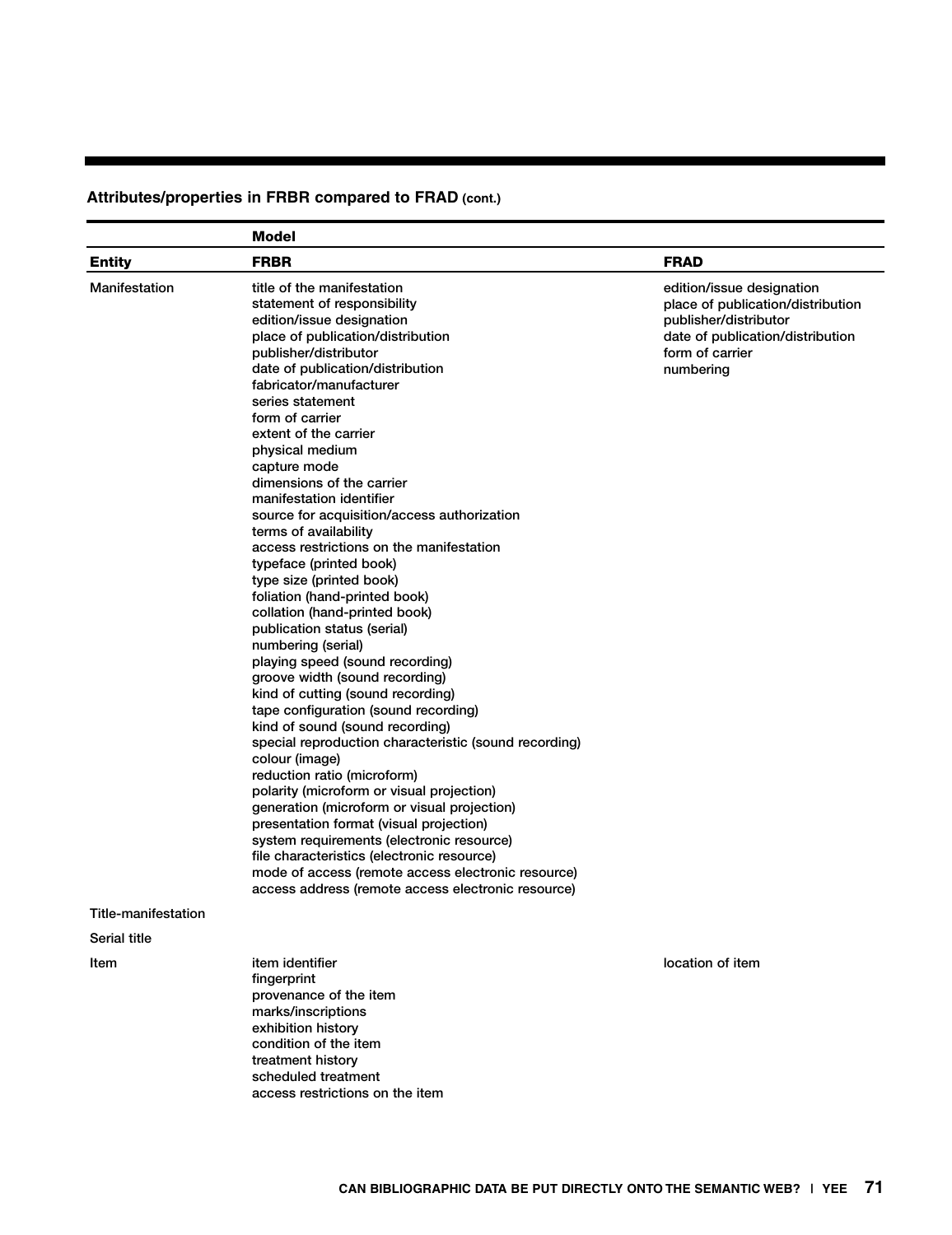|                                                                                                                | Model                                                                                                                                                                                                                  |                                                                                                                                                                                                                                                                                                          |
|----------------------------------------------------------------------------------------------------------------|------------------------------------------------------------------------------------------------------------------------------------------------------------------------------------------------------------------------|----------------------------------------------------------------------------------------------------------------------------------------------------------------------------------------------------------------------------------------------------------------------------------------------------------|
| <b>Entity</b>                                                                                                  | <b>FRBR</b>                                                                                                                                                                                                            | <b>FRAD</b>                                                                                                                                                                                                                                                                                              |
| Person<br>name of person<br>dates of person<br>title of person<br>other designation associated with the person |                                                                                                                                                                                                                        | dates associated with the person<br>title of person<br>other designation associated with<br>the person<br>gender<br>place of birth<br>place of death<br>country<br>place of residence<br>affiliation<br>address<br>language of person<br>field of activity<br>profession/occupation<br>biography/history |
| <b>Fictitious character</b>                                                                                    |                                                                                                                                                                                                                        |                                                                                                                                                                                                                                                                                                          |
| Performing animal                                                                                              |                                                                                                                                                                                                                        |                                                                                                                                                                                                                                                                                                          |
| Corporate body                                                                                                 | name of the corporate body<br>number associated with the corporate body<br>place associated with the corporate body<br>date associated with the corporate body<br>other designation associated with the corporate body | place associated with the<br>corporate body<br>date associated with the corporate<br>body<br>other designation associated with<br>the corporate body<br>type of corporate body<br>language of the corporate body<br>address<br>field of activity<br>history                                              |
| Corporate subdivision                                                                                          |                                                                                                                                                                                                                        |                                                                                                                                                                                                                                                                                                          |
| Place as jurisdictional<br>corporate body                                                                      |                                                                                                                                                                                                                        |                                                                                                                                                                                                                                                                                                          |
| Conference or other<br>event as corporate<br>body creator                                                      |                                                                                                                                                                                                                        |                                                                                                                                                                                                                                                                                                          |
| Jurisdictional corporate<br>subdivision                                                                        |                                                                                                                                                                                                                        |                                                                                                                                                                                                                                                                                                          |
| Family                                                                                                         |                                                                                                                                                                                                                        | type of family<br>dates of family<br>places associated with family<br>history of family                                                                                                                                                                                                                  |
| Concept                                                                                                        | term for the concept                                                                                                                                                                                                   | type of concept                                                                                                                                                                                                                                                                                          |
| Object                                                                                                         | term for the object                                                                                                                                                                                                    | type of object<br>date of production<br>place of production<br>producer/fabricator<br>physical medium                                                                                                                                                                                                    |
| Event                                                                                                          | term for the event                                                                                                                                                                                                     | date associated with the event<br>place associated with the event                                                                                                                                                                                                                                        |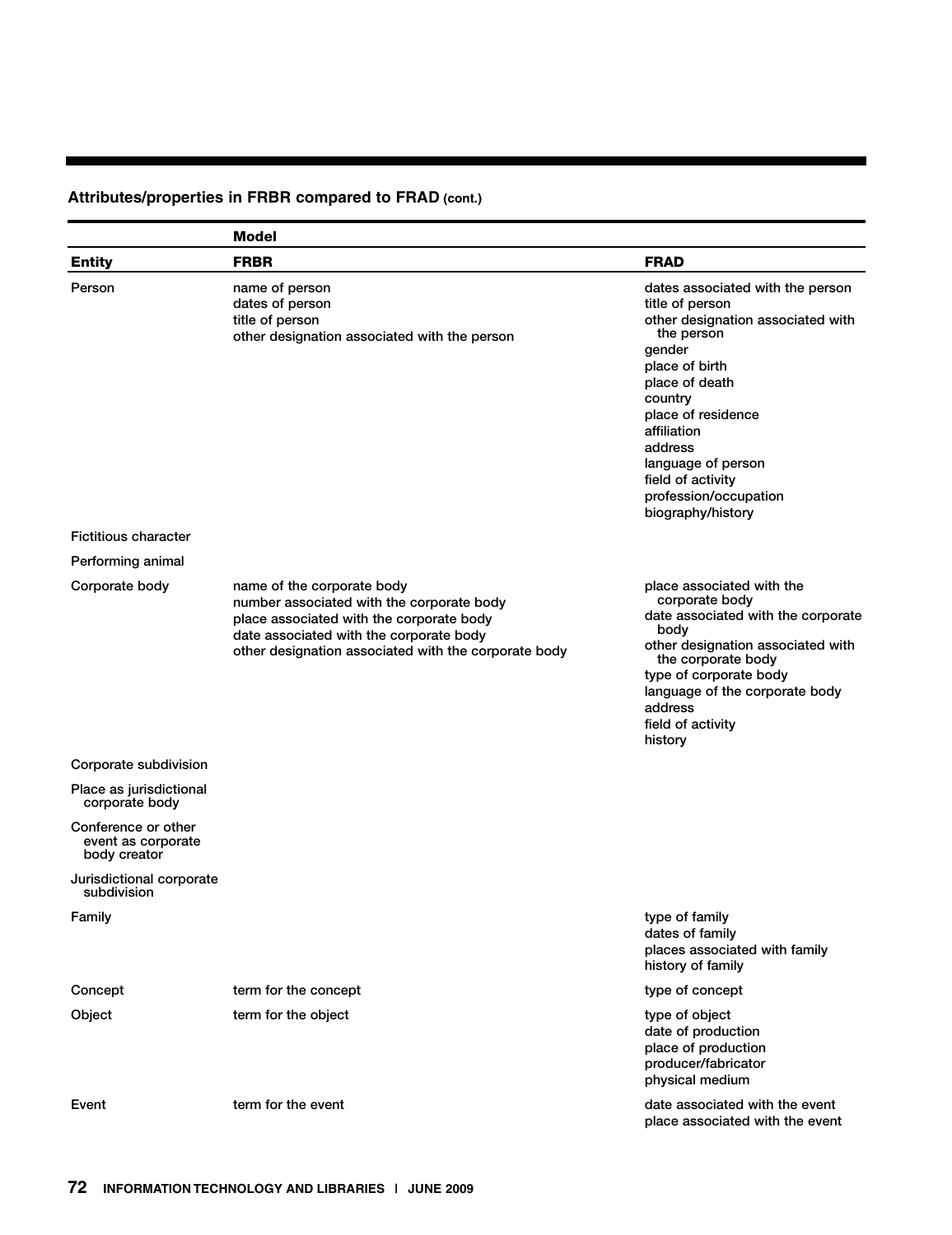| Attributes/properties in FRBR compared to FRAD (cont.) |  |  |  |  |  |  |
|--------------------------------------------------------|--|--|--|--|--|--|
|--------------------------------------------------------|--|--|--|--|--|--|

|                         | <b>Model</b>       |                                                                                                                                                                                                                                                                                                                                                                                                                      |
|-------------------------|--------------------|----------------------------------------------------------------------------------------------------------------------------------------------------------------------------------------------------------------------------------------------------------------------------------------------------------------------------------------------------------------------------------------------------------------------|
| <b>Entity</b>           | <b>FRBR</b>        | <b>FRAD</b>                                                                                                                                                                                                                                                                                                                                                                                                          |
| Place                   | term for the place | coordinates<br>other geographical information                                                                                                                                                                                                                                                                                                                                                                        |
| <b>Discipline</b>       |                    |                                                                                                                                                                                                                                                                                                                                                                                                                      |
| Genre/form              |                    |                                                                                                                                                                                                                                                                                                                                                                                                                      |
| Name                    |                    | type of name<br>scope of usage<br>dates of usage<br>language of name<br>script of name<br>transliteration scheme of name                                                                                                                                                                                                                                                                                             |
| Identifier              |                    | type of identifier<br>identifier string<br>suffix                                                                                                                                                                                                                                                                                                                                                                    |
| Controlled access point |                    | type of controlled access point<br>status of controlled access point<br>designated usage of controlled<br>access point<br>undifferentiated access point<br>language of base access point<br>script of base access point<br>script of cataloguing<br>transliteration scheme of base<br>access point<br>transliteration scheme of<br>cataloguing<br>source of controlled access point<br>base access point<br>addition |
| <b>Rules</b>            |                    | citation for rules<br>rules identifier                                                                                                                                                                                                                                                                                                                                                                               |
| Agency                  |                    | name of agency<br>agency identifier<br>location of agency                                                                                                                                                                                                                                                                                                                                                            |

ī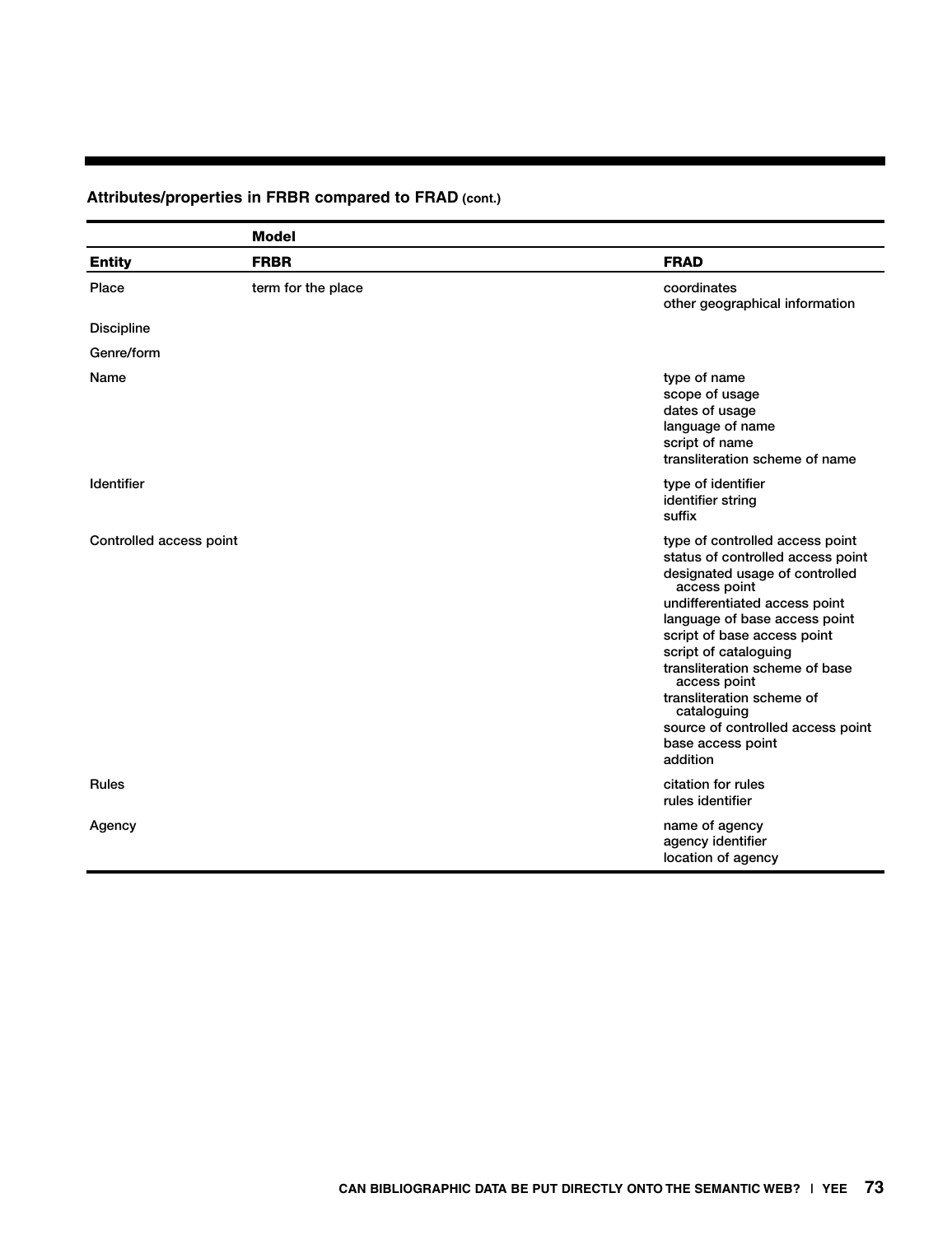|               | <b>Model</b>                                 |                                                                                                                                  |  |  |  |  |
|---------------|----------------------------------------------|----------------------------------------------------------------------------------------------------------------------------------|--|--|--|--|
| <b>Entity</b> | <b>RDA</b>                                   | <b>YCR</b>                                                                                                                       |  |  |  |  |
| Work          | title of the work                            | key identifier for work                                                                                                          |  |  |  |  |
|               | form of work                                 | language-based identifier (preferred lexical label)                                                                              |  |  |  |  |
|               | date of work                                 | variant language-based identifier (alternate lexical label)                                                                      |  |  |  |  |
|               | place of origin of work                      | language-based identifier (preferred lexical label) for work                                                                     |  |  |  |  |
|               | medium of performance<br>numeric designation | language-based identifier for work (preferred lexical label) identified<br>by PrincipalCreator in combination with uniform title |  |  |  |  |
|               | key<br>signatory to a treaty, etc.           | language-based identifier (preferred lexical label) for work identified<br>by title alone (uniform title)                        |  |  |  |  |
|               | other distinguishing characteristic of       | supplied title for work                                                                                                          |  |  |  |  |
|               | the work                                     | variant title for work                                                                                                           |  |  |  |  |
|               | original language of the work                | original language of work                                                                                                        |  |  |  |  |
|               | history of the work                          | responsibility for work                                                                                                          |  |  |  |  |
|               | identifier for the work                      | original publication statement of work                                                                                           |  |  |  |  |
|               | nature of the content                        | dates associated with work                                                                                                       |  |  |  |  |
|               | coverage of the content                      | original publication/release/broadcast date of work                                                                              |  |  |  |  |
|               | coordinates of cartographic content          | copyright date of work                                                                                                           |  |  |  |  |
|               | equinox                                      | creation date of work                                                                                                            |  |  |  |  |
|               | epoch                                        | date of first recording of a work                                                                                                |  |  |  |  |
|               | intended audience                            | date of first performance of a work                                                                                              |  |  |  |  |
|               | system of organization                       | finding date of naturally occurring object                                                                                       |  |  |  |  |
|               | dissertation or theses information           | original publisher/distributor/broadcaster of work                                                                               |  |  |  |  |
|               |                                              | places associated with work                                                                                                      |  |  |  |  |
|               |                                              | original place of publication/distribution/broadcasting for work                                                                 |  |  |  |  |
|               |                                              | country of origin of work                                                                                                        |  |  |  |  |
|               |                                              | place of creation of work                                                                                                        |  |  |  |  |
|               |                                              | place of first recording of work                                                                                                 |  |  |  |  |
|               |                                              | place of first performance of work                                                                                               |  |  |  |  |
|               |                                              | finding place of naturally occurring object                                                                                      |  |  |  |  |
|               |                                              | original method of publication/distribution/broadcast of work                                                                    |  |  |  |  |
|               |                                              | serial or integrating work original numeric and/or alphabetic<br>designations-beginning                                          |  |  |  |  |
|               |                                              | serial or integrating work original chronological designations-<br>beginning                                                     |  |  |  |  |
|               |                                              | serial or integrating work original numeric and/or alphabetic<br>designations—ending                                             |  |  |  |  |
|               |                                              | serial or integrating work original chronological designations-<br>ending                                                        |  |  |  |  |
|               |                                              | encoding of content of work                                                                                                      |  |  |  |  |
|               |                                              | genre/form of content of work                                                                                                    |  |  |  |  |
|               |                                              | original instrumentation of musical work                                                                                         |  |  |  |  |
|               |                                              | instrumentation of musical work—number of a particular instrument                                                                |  |  |  |  |
|               |                                              | instrumentation of musical work-type of instrument                                                                               |  |  |  |  |
|               |                                              | original voice(s) of musical work                                                                                                |  |  |  |  |
|               |                                              | voice(s) of musical work-number of a particular type of voice                                                                    |  |  |  |  |
|               |                                              | voice(s) of musical work-type of voice                                                                                           |  |  |  |  |
|               |                                              | original key of musical work                                                                                                     |  |  |  |  |
|               |                                              | numeric designation of musical work                                                                                              |  |  |  |  |
|               |                                              | coordinates of cartographic work                                                                                                 |  |  |  |  |
|               |                                              | equinox of cartographic work                                                                                                     |  |  |  |  |
|               |                                              | original physical characteristics of work                                                                                        |  |  |  |  |
|               |                                              | original extent of work                                                                                                          |  |  |  |  |
|               |                                              | original dimensions of work                                                                                                      |  |  |  |  |
|               |                                              | mode of issuance of work                                                                                                         |  |  |  |  |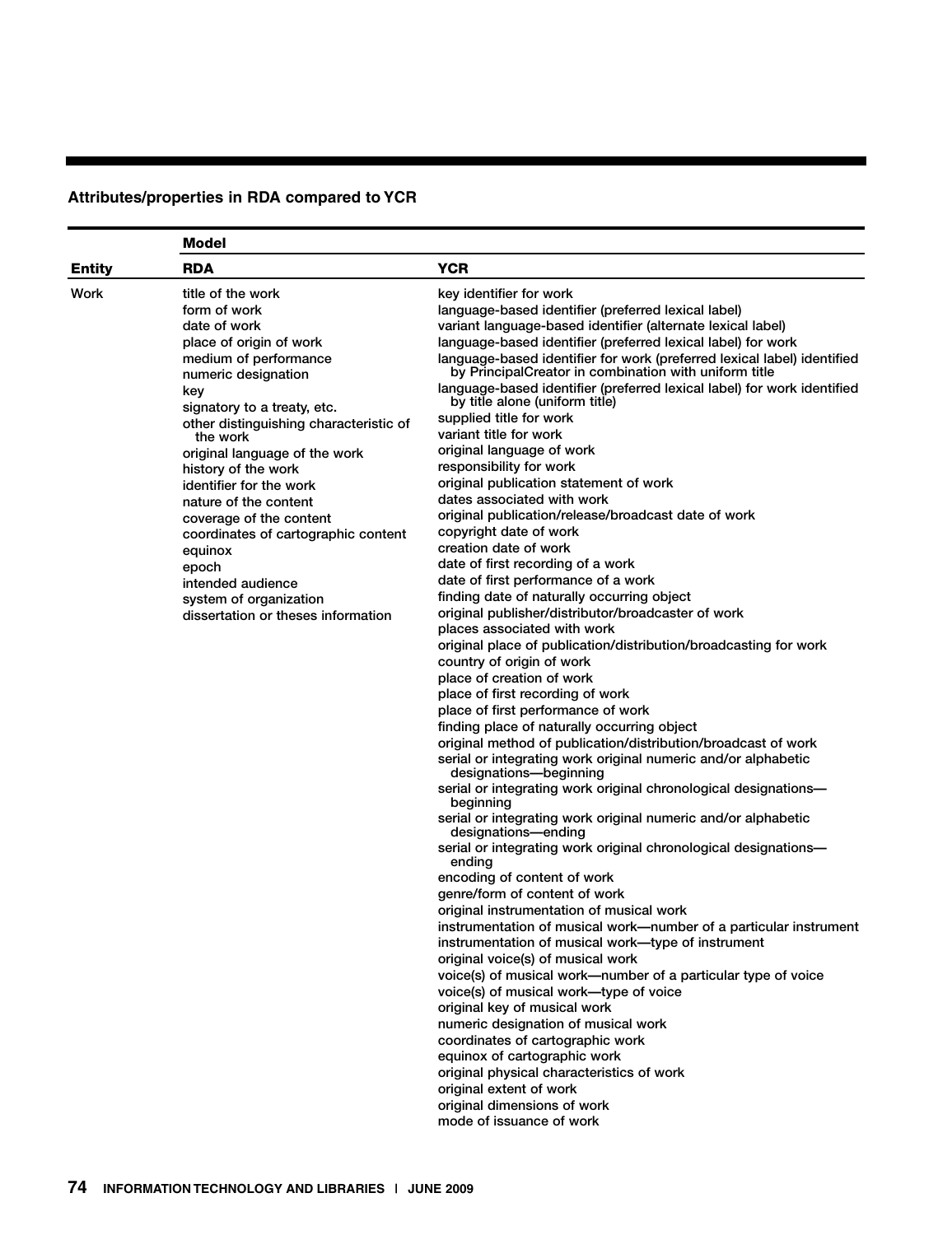|               | <b>Model</b>                                                                                                                                                                                                                                                                                                                                                                                                                                                                                                                                                                                                                                                             |                                                                                                                                                                                                                                                                                                                                                                                                                                                                                                                                                                                                                                                                                                                                                                                                                                                                                                                                                                                                                                                                                                                                                                                                                                                                                                                                                                                                                                                                                                                                                                                                                                                                                                                                                |  |  |  |
|---------------|--------------------------------------------------------------------------------------------------------------------------------------------------------------------------------------------------------------------------------------------------------------------------------------------------------------------------------------------------------------------------------------------------------------------------------------------------------------------------------------------------------------------------------------------------------------------------------------------------------------------------------------------------------------------------|------------------------------------------------------------------------------------------------------------------------------------------------------------------------------------------------------------------------------------------------------------------------------------------------------------------------------------------------------------------------------------------------------------------------------------------------------------------------------------------------------------------------------------------------------------------------------------------------------------------------------------------------------------------------------------------------------------------------------------------------------------------------------------------------------------------------------------------------------------------------------------------------------------------------------------------------------------------------------------------------------------------------------------------------------------------------------------------------------------------------------------------------------------------------------------------------------------------------------------------------------------------------------------------------------------------------------------------------------------------------------------------------------------------------------------------------------------------------------------------------------------------------------------------------------------------------------------------------------------------------------------------------------------------------------------------------------------------------------------------------|--|--|--|
| <b>Entity</b> | <b>RDA</b>                                                                                                                                                                                                                                                                                                                                                                                                                                                                                                                                                                                                                                                               | <b>YCR</b>                                                                                                                                                                                                                                                                                                                                                                                                                                                                                                                                                                                                                                                                                                                                                                                                                                                                                                                                                                                                                                                                                                                                                                                                                                                                                                                                                                                                                                                                                                                                                                                                                                                                                                                                     |  |  |  |
| Work (cont.)  |                                                                                                                                                                                                                                                                                                                                                                                                                                                                                                                                                                                                                                                                          | original aspect ratio of moving image work<br>original image format of moving image work<br>original base of work<br>original materials applied to base of work<br>work summary<br>work contents list<br>custodial history of work<br>creation of archival collection<br>censorship history of work<br>note about relationship(s) to other works                                                                                                                                                                                                                                                                                                                                                                                                                                                                                                                                                                                                                                                                                                                                                                                                                                                                                                                                                                                                                                                                                                                                                                                                                                                                                                                                                                                               |  |  |  |
| Expression    | content type<br>date of expression<br>language of expression<br>other distinguishing characteristic of<br>the expression<br>identifier for the expression<br>summarization of the content<br>place and date of capture<br>language of the content<br>form of notation<br>accessibility content<br>illustrative content<br>supplementary content<br>colour content<br>sound content<br>aspect ratio<br>format of notated music<br>medium of performance of musical<br>content<br>duration<br>performer, narrator, and/or presenter<br>artistic and/or technical credits<br>scale<br>projection of cartographic content<br>other details of cartographic content<br>awards | key identifier for expression<br>language-based identifier (preferred lexical label) for expression<br>variant title for expression<br>nature of modification of expression<br>expression title<br>expression statement of responsibility<br>edition statement<br>scale of cartographic expression<br>projection of cartographic expression<br>publication statement of expression<br>place of publication/distribution/release/broadcasting for expression<br>place of recording for expression<br>publisher/distributor/releaser/broadcaster for expression<br>publication/distribution/release/broadcast date for expression<br>copyright date for expression<br>date of recording for expression<br>numeric and/or alphabetic designations for serial expressions<br>chronological designations for serial expressions<br>performance date for expression<br>place of performance for expression<br>extent of expression<br>content of expression<br>language of expression text<br>language of expression captions<br>language of expression sound track<br>language of sung or spoken text of expression<br>language of expression subtitles<br>language of expression intertitles<br>language of summary or abstract of expression<br>instrumentation of musical expression<br>instrumentation of musical expression—number of a particular<br>instrument<br>instrumentation of musical expression-type of instrument<br>voice(s) of musical expression<br>voice(s) of musical expression—number of a particular type of voice<br>voice(s) of musical expression-type of voice<br>key of musical expression<br>appendages to the expression<br>expression series statement<br>mode of issuance for expression<br>notes about expression |  |  |  |
| Surrogate     |                                                                                                                                                                                                                                                                                                                                                                                                                                                                                                                                                                                                                                                                          | [under development]                                                                                                                                                                                                                                                                                                                                                                                                                                                                                                                                                                                                                                                                                                                                                                                                                                                                                                                                                                                                                                                                                                                                                                                                                                                                                                                                                                                                                                                                                                                                                                                                                                                                                                                            |  |  |  |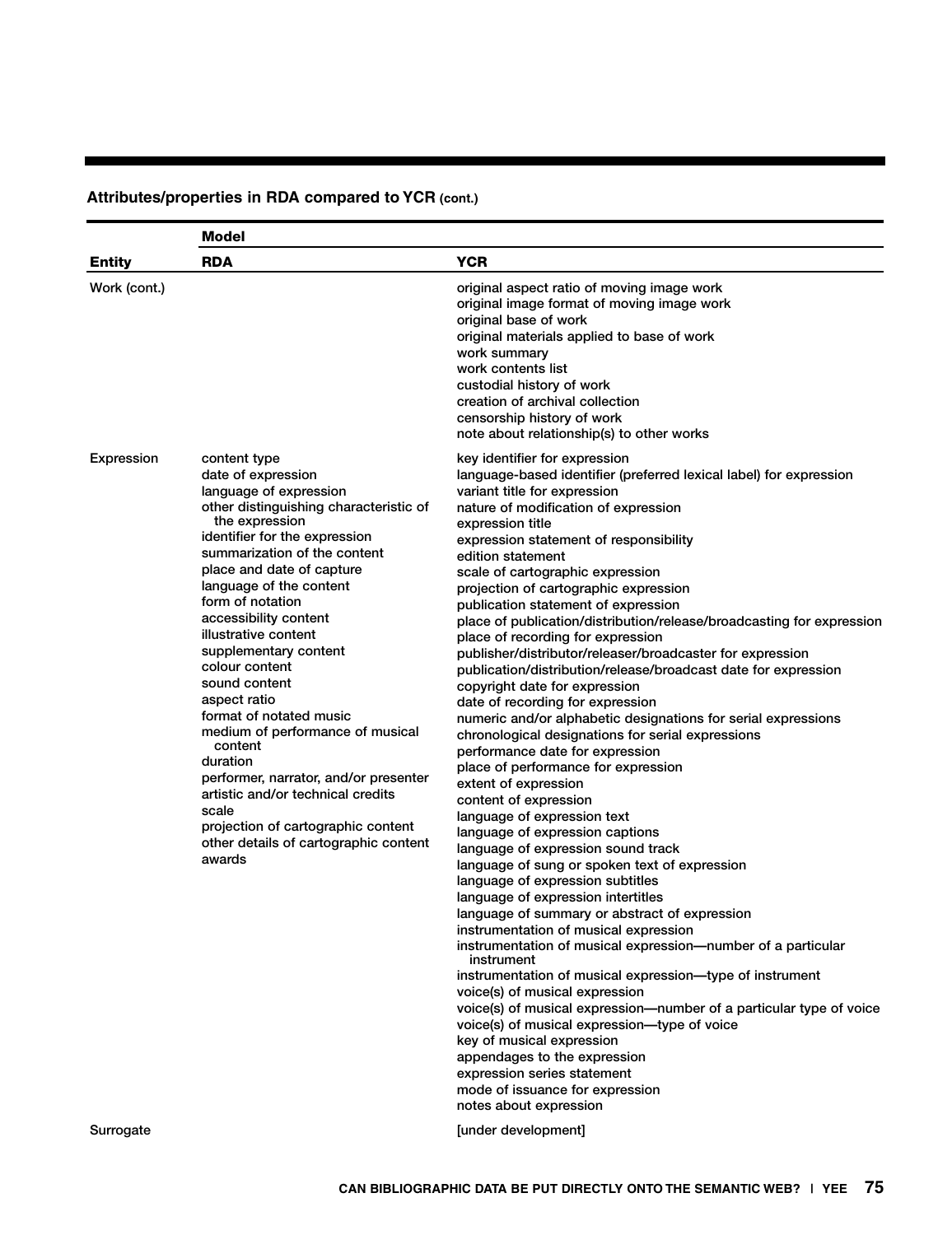|               | <b>Model</b>                                               |                                                                                   |
|---------------|------------------------------------------------------------|-----------------------------------------------------------------------------------|
| <b>Entity</b> | <b>RDA</b>                                                 | <b>YCR</b>                                                                        |
| Manifestation | title                                                      | key identifier for manifestation                                                  |
|               | statement of responsibility                                | publication statement of manifestation                                            |
|               | edition statement                                          | place of publication/distribution/release/broadcast of manifestation              |
|               | numbering of serials                                       | manifestation publisher/distributor/releaser/broadcaster                          |
|               | production statement                                       | manifestation date of publication/distribution/release/broadcast                  |
|               | publication statement                                      | carrier edition statement                                                         |
|               | distribution statement                                     | carrier piece count                                                               |
|               | manufacture statement                                      | carrier name                                                                      |
|               | copyright date                                             | carrier broadcast standard                                                        |
|               | series statement                                           | carrier recording type                                                            |
|               | mode of issuance                                           | carrier playing speed                                                             |
|               | frequency                                                  | carrier configuration of playback channels                                        |
|               | identifier for the manifestation                           | process used to produce carrier                                                   |
|               | note                                                       | carrier dimensions                                                                |
|               | media type                                                 | carrier base materials                                                            |
|               | carrier type                                               | carrier generation                                                                |
|               | base material                                              | carrier polarity                                                                  |
|               | applied material                                           | materials applied to carrier                                                      |
|               | mount                                                      | carrier encoding format                                                           |
|               | production method                                          | intermediation tool requirements                                                  |
|               | generation                                                 | system requirements<br>serial manifestation illustration statement                |
|               | layout<br>book format                                      | manifestation standard number                                                     |
|               | font size                                                  | manifestation ISBN                                                                |
|               | polarity                                                   | manifestation ISSN                                                                |
|               | reduction ratio                                            | manifestation publisher number                                                    |
|               | sound characteristics                                      | manifestation universal product code                                              |
|               | projection characteristics of motion<br>picture film       | notes about manifestation                                                         |
|               | video characteristics                                      |                                                                                   |
|               | digital file characteristics                               |                                                                                   |
|               | equipment and system requirements<br>terms of availability |                                                                                   |
| Title-        |                                                            | key identifier for title-manifestation                                            |
| manifestation |                                                            | variant title for title-manifestation                                             |
|               |                                                            | title-manifestation title                                                         |
|               |                                                            | title-manifestation statement of responsibilities                                 |
|               |                                                            | title-manifestation edition statement                                             |
|               |                                                            | publication statement of title-manifestation                                      |
|               |                                                            | place of publication/distribution/release/broadcasting of title-<br>manifestation |
|               |                                                            | publisher/distributor/releaser, broadcaster of title-manifestation                |
|               |                                                            | date of publication/distribution/release/broadcast of title-<br>manifestation     |
|               |                                                            | title-manifestation series                                                        |
|               |                                                            | title-manifestation mode of issuance                                              |
|               |                                                            | notes about title-manifestation                                                   |
|               |                                                            | title-manifestation standard number                                               |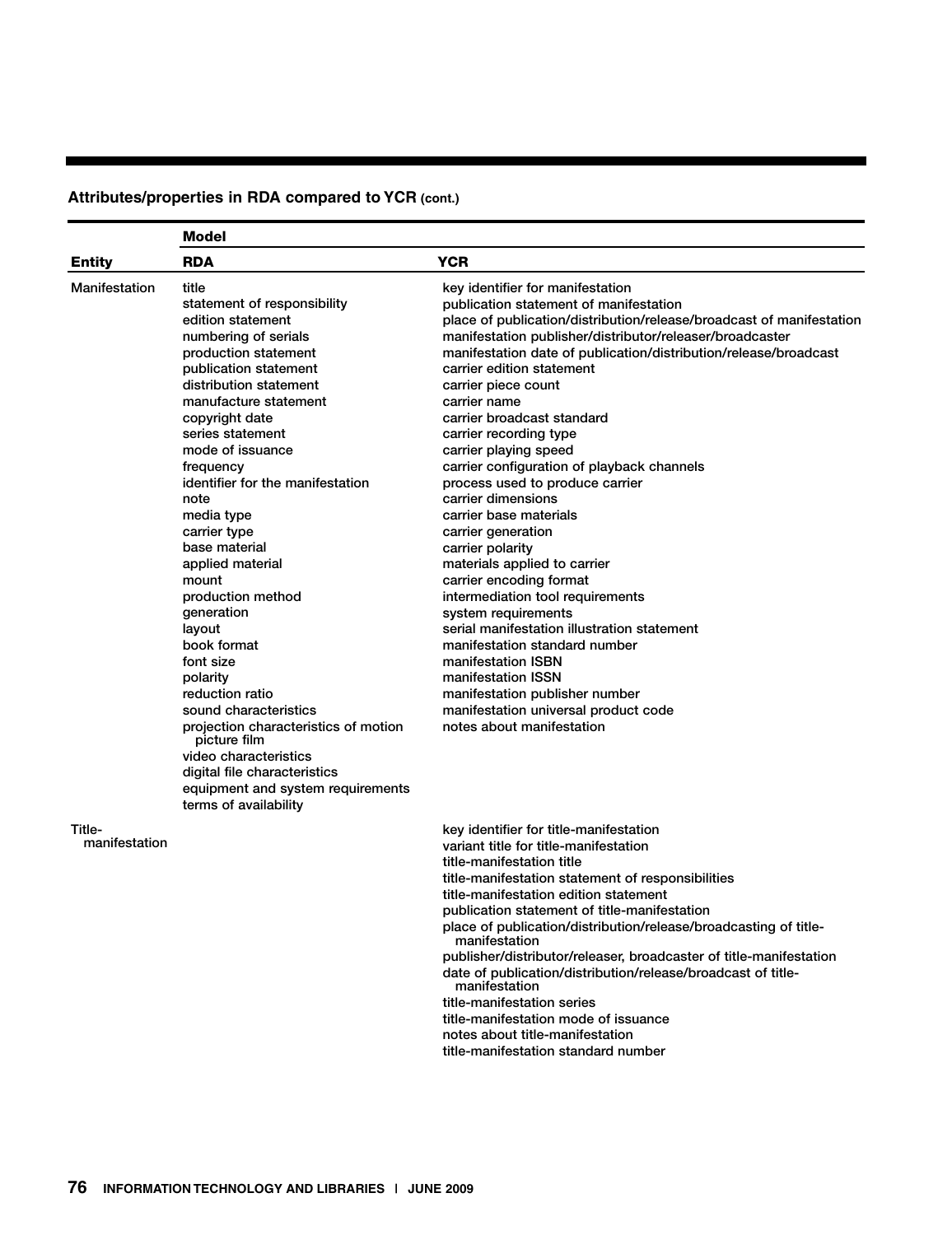|               | <b>Model</b>                                                                                                                                   |                                                                                                                                                                                                                                                                                                                                                                                                                                                                                                                                                                                                                                                                                                                                                                                                                         |  |  |  |
|---------------|------------------------------------------------------------------------------------------------------------------------------------------------|-------------------------------------------------------------------------------------------------------------------------------------------------------------------------------------------------------------------------------------------------------------------------------------------------------------------------------------------------------------------------------------------------------------------------------------------------------------------------------------------------------------------------------------------------------------------------------------------------------------------------------------------------------------------------------------------------------------------------------------------------------------------------------------------------------------------------|--|--|--|
| <b>Entity</b> | <b>RDA</b>                                                                                                                                     | <b>YCR</b>                                                                                                                                                                                                                                                                                                                                                                                                                                                                                                                                                                                                                                                                                                                                                                                                              |  |  |  |
| Serial title  |                                                                                                                                                | key identifier for serial title<br>variant title for serial title<br>title of serial title<br>serial title statement of responsibility<br>serial title edition statement<br>publication statement of serial title<br>place of publication/distribution/release/broadcast of serial title<br>publisher/distributor/releaser/broadcaster of serial title<br>date of publication/distribution/release/broadcast of serial title<br>serial title beginning numeric and/or alphabetic designations<br>serial title beginning chronological designations<br>serial title ending numeric and/or alphabetic designations<br>serial title ending chronological designations<br>serial title frequency<br>serial title mode of issuance<br>serial title illustration statement<br>notes about serial title<br>serial title ISSN-L |  |  |  |
| Item          | preferred citation<br>custodial history<br>immediate source of acquisition<br>identifier for the item<br>item-specific carrier characteristics | key identifier for item<br>item barcode<br>item location<br>item call number or accession number<br>item copy number<br>item provenance<br>item condition<br>item marks and inscriptions<br>item exhibition history<br>item treatment history<br>item scheduled treatment<br>item access restrictions                                                                                                                                                                                                                                                                                                                                                                                                                                                                                                                   |  |  |  |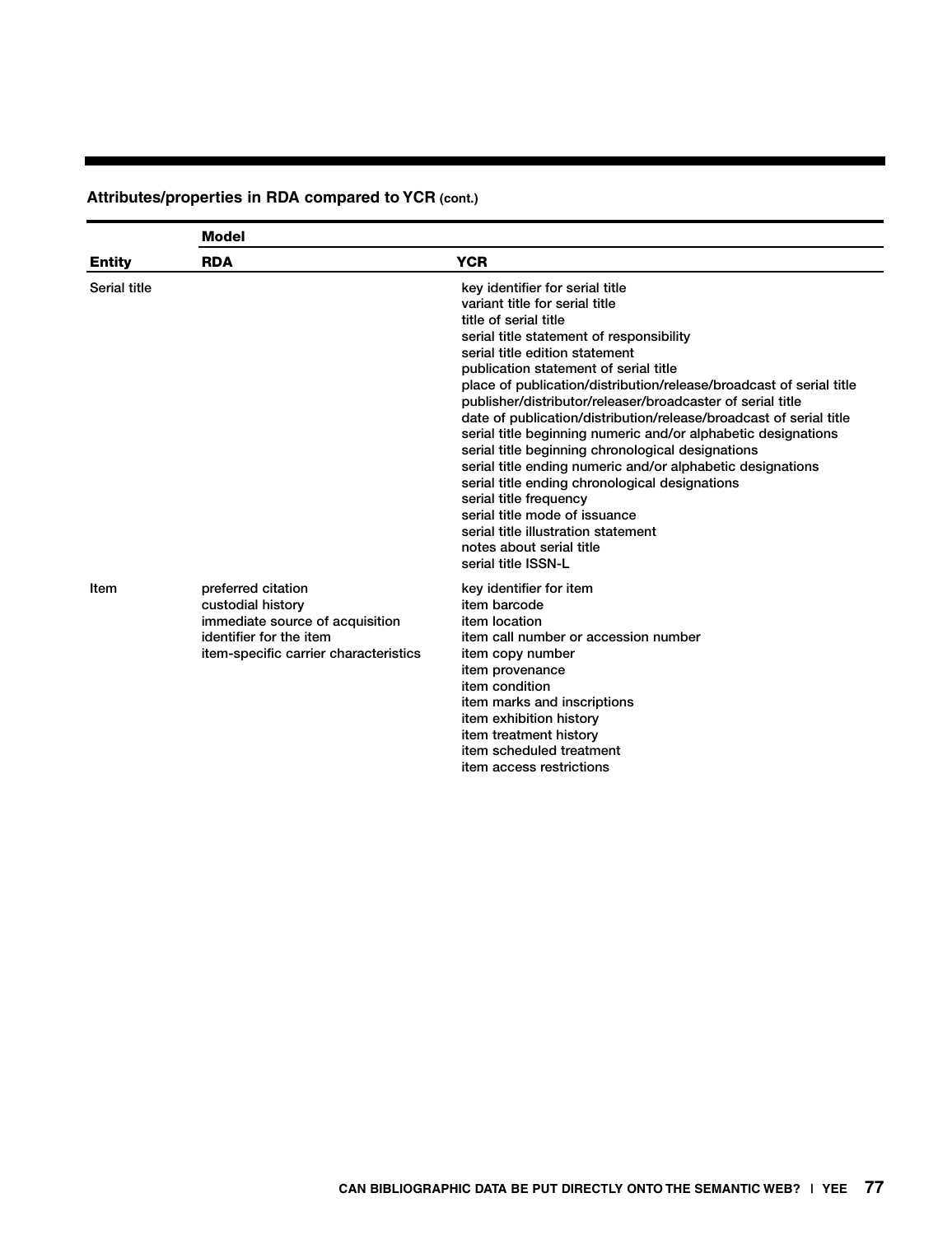|                                                 | Model                                                                                                                                                                                                                                                                                                                                                                                                                                                                                         |                                                                                                                                                                                                                                                                                                                                                                                                                                                                                                                                                                                                                                |  |
|-------------------------------------------------|-----------------------------------------------------------------------------------------------------------------------------------------------------------------------------------------------------------------------------------------------------------------------------------------------------------------------------------------------------------------------------------------------------------------------------------------------------------------------------------------------|--------------------------------------------------------------------------------------------------------------------------------------------------------------------------------------------------------------------------------------------------------------------------------------------------------------------------------------------------------------------------------------------------------------------------------------------------------------------------------------------------------------------------------------------------------------------------------------------------------------------------------|--|
| <b>Entity</b>                                   | <b>RDA</b>                                                                                                                                                                                                                                                                                                                                                                                                                                                                                    | <b>YCR</b>                                                                                                                                                                                                                                                                                                                                                                                                                                                                                                                                                                                                                     |  |
| Person                                          | name of the person<br>preferred name for the person<br>variant name for the person<br>date associated with the person<br>title of the person<br>fuller form of name<br>other designation associated with the<br>person<br>gender<br>place of birth<br>place of death<br>country associated with the person<br>place of residence<br>address of the person<br>affiliation<br>language of the person<br>field of activity of the person<br>profession or occupation<br>biographical information | key identifier for person<br>language-based identifier (preferred lexical label) for person<br>clan name of person<br>forename/given name/first name of person<br>matronymic of person<br>middle name of person<br>nickname of person<br>patronymic of person<br>surname/family name of person<br>natural language order of forename, surname, middle name,<br>patronymic, matronymic and/or clan name of person<br>affiliation of person<br>biography/history of person<br>date of birth of person<br>date of death of person<br>ethnicity of person<br>field of activity of person<br>gender of person<br>language of person |  |
| Fictitious                                      | identifier for the person                                                                                                                                                                                                                                                                                                                                                                                                                                                                     | place of birth of person<br>place of death of person<br>place of residence of person<br>political affiliation of person<br>profession/occupation of person<br>religion of person<br>variant name for person<br>[under development]                                                                                                                                                                                                                                                                                                                                                                                             |  |
| character<br>Performing<br>animal               |                                                                                                                                                                                                                                                                                                                                                                                                                                                                                               | [under development]                                                                                                                                                                                                                                                                                                                                                                                                                                                                                                                                                                                                            |  |
| Corporate body                                  | name of the corporate body<br>preferred name for the corporate body<br>variant name for the corporate body<br>place associated with the corporate<br>body<br>date associated with the corporate body<br>associated institution<br>other designation associated with the<br>corporate body<br>language of the corporate body<br>address of the corporate body<br>field of activity of the corporate body<br>corporate history<br>identifier for the corporate body                             | key identifier for corporate body<br>language-based identifier (preferred lexical label) for corporate<br>body<br>dates associated with corporate body<br>field of activity of corporate body<br>history of corporate body<br>language of corporate body<br>place associated with corporate body<br>type of corporate body<br>variant name for corporate body                                                                                                                                                                                                                                                                  |  |
| Corporate<br>subdivision                        |                                                                                                                                                                                                                                                                                                                                                                                                                                                                                               | [under development]                                                                                                                                                                                                                                                                                                                                                                                                                                                                                                                                                                                                            |  |
| Place as<br>jurisdictional<br>corporate<br>body |                                                                                                                                                                                                                                                                                                                                                                                                                                                                                               | [under development]                                                                                                                                                                                                                                                                                                                                                                                                                                                                                                                                                                                                            |  |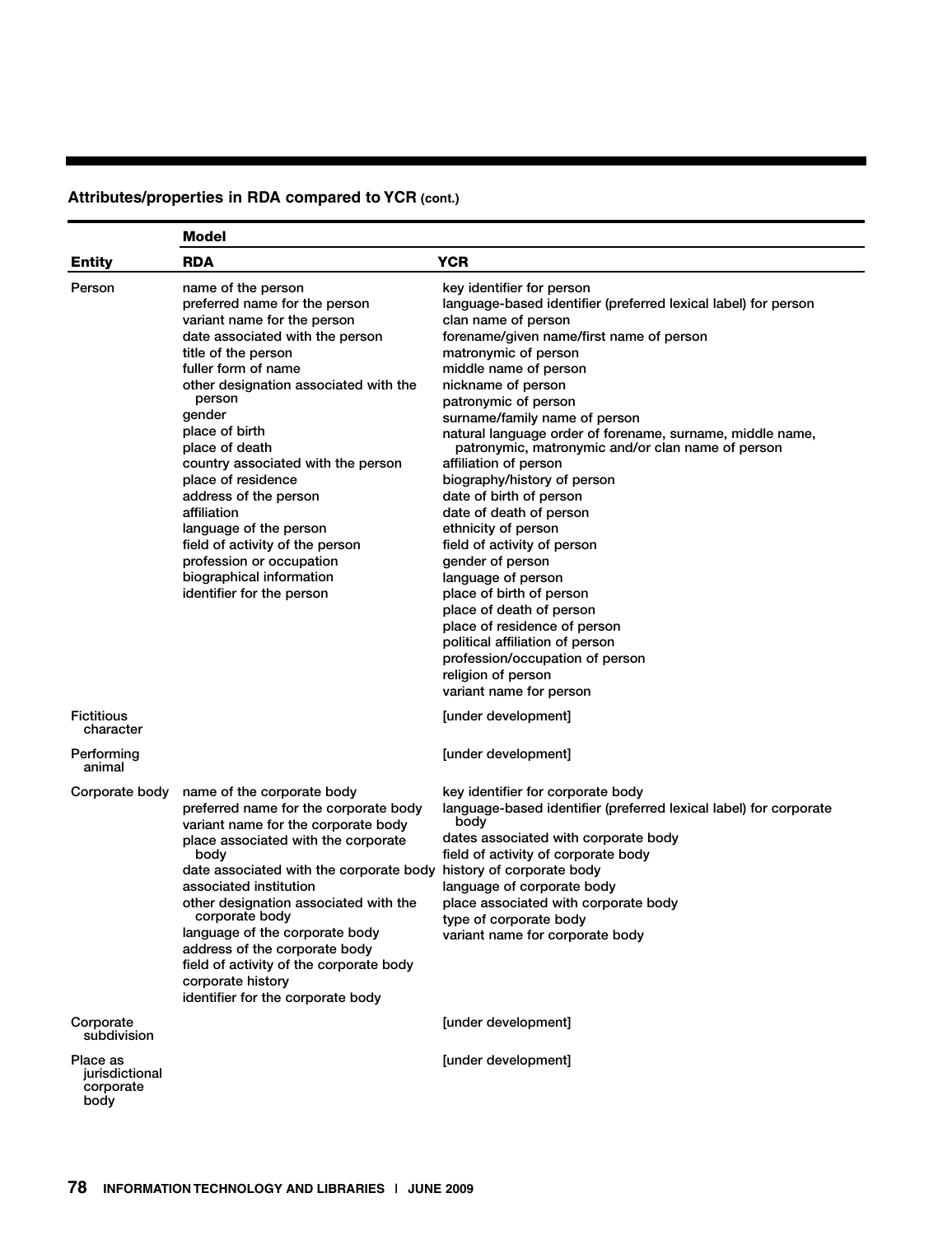|                                                              | <b>Model</b>                                                                                                                                                                                                                                                                     |                                                                                                                                                                                                                                                                                                                                             |  |
|--------------------------------------------------------------|----------------------------------------------------------------------------------------------------------------------------------------------------------------------------------------------------------------------------------------------------------------------------------|---------------------------------------------------------------------------------------------------------------------------------------------------------------------------------------------------------------------------------------------------------------------------------------------------------------------------------------------|--|
| <b>Entity</b>                                                | <b>RDA</b>                                                                                                                                                                                                                                                                       | <b>YCR</b>                                                                                                                                                                                                                                                                                                                                  |  |
| Conference or<br>other event<br>as corporate<br>body creator |                                                                                                                                                                                                                                                                                  | [under development]                                                                                                                                                                                                                                                                                                                         |  |
| Jurisdictional<br>corporate<br>subdivision                   |                                                                                                                                                                                                                                                                                  | [under development]                                                                                                                                                                                                                                                                                                                         |  |
| Family                                                       | name of the family<br>preferred name for the family<br>variant name for the family<br>type of family<br>date associated with the family<br>place associated with the family<br>prominent member of the family<br>hereditary title<br>family history<br>identifier for the family |                                                                                                                                                                                                                                                                                                                                             |  |
| Concept                                                      | term for the concept<br>preferred term for the concept<br>variant term for the concept<br>type of concept<br>identifier for the concept                                                                                                                                          | key identifier for concept<br>language-based identifier (preferred lexical label) for concept<br>qualifier for concept language-based identifier<br>variant name for concept                                                                                                                                                                |  |
| Object                                                       | name of the object<br>preferred name for the object<br>variant name for the object<br>type of object<br>date of production<br>place of production<br>producer/fabricator<br>physical medium<br>identifier for the object                                                         | key identifier for object<br>language-based identifier (preferred lexical label) for object<br>qualifier for object language-based identifier<br>variant name for object                                                                                                                                                                    |  |
| Event                                                        | name of the event<br>preferred name for the event<br>variant name for the event<br>date associated with the event<br>place associated with the event<br>identifier for the event                                                                                                 | key identifier for event or historical period as subject<br>language-based identifier (preferred lexical label) for event or<br>historical period as subject<br>beginning date for event or historical period as subject<br>ending date for event or historical period as subject<br>variant name for event or historical period as subject |  |
| Place                                                        | name of the place<br>preferred name for the place<br>variant name for the place<br>coordinates<br>other geographical information<br>identifier for the place                                                                                                                     | key identifier for place as geographic area<br>language-based identifier (preferred lexical label) for place as<br>geographic area<br>qualifier for place as geographic area<br>variant name for place as geographic area                                                                                                                   |  |
| <b>Discipline</b>                                            |                                                                                                                                                                                                                                                                                  | key identifier for discipline<br>language-based identifier (preferred lexical label) (name or<br>classification number or symbol) for discipline<br>translation of meaning of classification number or symbol for<br>discipline                                                                                                             |  |